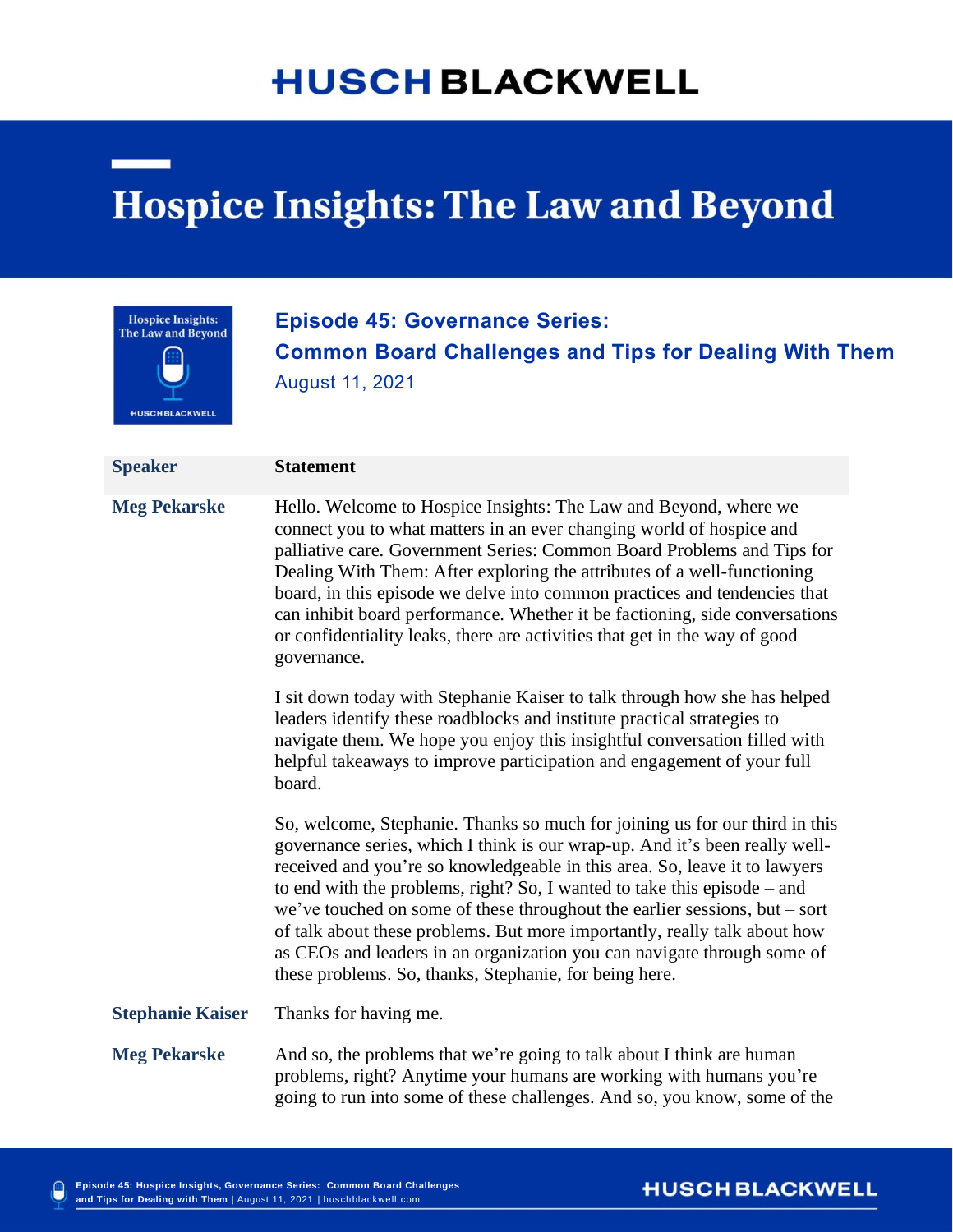| <b>Speaker</b>          | <b>Statement</b>                                                                                                                                                                                                                                                                                                                                                                                                                                                                                                                                                                                                                                                                                                                                                                                                                                                                                                                                                                                                                                                                                                                                                                                                                                                                                                                                                                                                                                                                                                                                                                                                                                                                                                                                                                                                                                                                                       |
|-------------------------|--------------------------------------------------------------------------------------------------------------------------------------------------------------------------------------------------------------------------------------------------------------------------------------------------------------------------------------------------------------------------------------------------------------------------------------------------------------------------------------------------------------------------------------------------------------------------------------------------------------------------------------------------------------------------------------------------------------------------------------------------------------------------------------------------------------------------------------------------------------------------------------------------------------------------------------------------------------------------------------------------------------------------------------------------------------------------------------------------------------------------------------------------------------------------------------------------------------------------------------------------------------------------------------------------------------------------------------------------------------------------------------------------------------------------------------------------------------------------------------------------------------------------------------------------------------------------------------------------------------------------------------------------------------------------------------------------------------------------------------------------------------------------------------------------------------------------------------------------------------------------------------------------------|
|                         | things we're talking about have "I've heard that before; that's how we deal<br>with the HR" issues. But I think that how they play out in the board context<br>is a little bit different. And so, I wanted to start by sort of a brief recap of,<br>you know, what is the function of the board because these problems we're<br>going to talk about, all of them get intoinhibit a board from really<br>fulfilling their goals and mission and purpose, right? And so, why don't we<br>refresh folks about what is fiduciary duty and whatnot because I think it<br>will become more clear about how these problems really, you know, run<br>head on into "I can't meet my fiduciary duty if I have some of these<br>problems."                                                                                                                                                                                                                                                                                                                                                                                                                                                                                                                                                                                                                                                                                                                                                                                                                                                                                                                                                                                                                                                                                                                                                                        |
| <b>Stephanie Kaiser</b> | No, I think that's a great place to start. So, if you can kind of see $-$ and this<br>is the way I see it. When I see a company or a corporation, I see it sort of as<br>a pyramid. And I don't mean that in a pejorative sense or in a hierarchical<br>sense, but just in a natural sense I see it as a pyramid. And so, whether you<br>have a two-person company and/or a 2,000-person company plus, you<br>know, to me, I've got the board at the top of the pyramid. And I do that<br>mentally again not to try to slot people into ranks of importance, just<br>mentally. And so, I start with the board at the top or something that<br>functions like a board – sometimes like LLCs out of Delaware will have a<br>board of managers. And so, something that functions in that way I see at<br>the top. And what their function is largely, as opposed to management and<br>then non-management employees, is to set policy and tone for the<br>company. It's to basically And by policy $-1$ 'm very deliberate when I<br>use the word "policy." Policy is different than procedure. So, boards<br>develop these kinds of policies that basically give the framework under<br>which procedures, programs and other developments can then take place on<br>a management and non-management level. So, board sets policy. They set<br>tone. They establish the tone at the top. You know: How are we going to<br>function? Who are we as a company? How are we going to function? How<br>are we going to flow information? How are we going to govern ourselves?<br>And their compliance, to me, is critical to have the compliance flow down<br>in the right way. If they're compliant, then the rest of the compliance tends<br>to flow.<br>So, okay, right below that, then, you have the board, as part of one of their<br>many functions, is to generally setto hire the $CEO -$ to set the |

many functions, is to generally set…to hire the CEO – to set the compensation of the CEO and to set the job parameters and requirements for that job and, of course, to give the reviews of the CEO, among other things. And so, sometimes you'll see guidance in this area, Meg, that talks about, you know, the board oversees management. And I think – put an asterisk mentally whenever you see that phrase or if you read that because really it doesn't mean the board oversees management across the board of a C-suite level, for example. It's really about the board holding accountable the CEO. And I think maybe earlier in one of our conversations we talked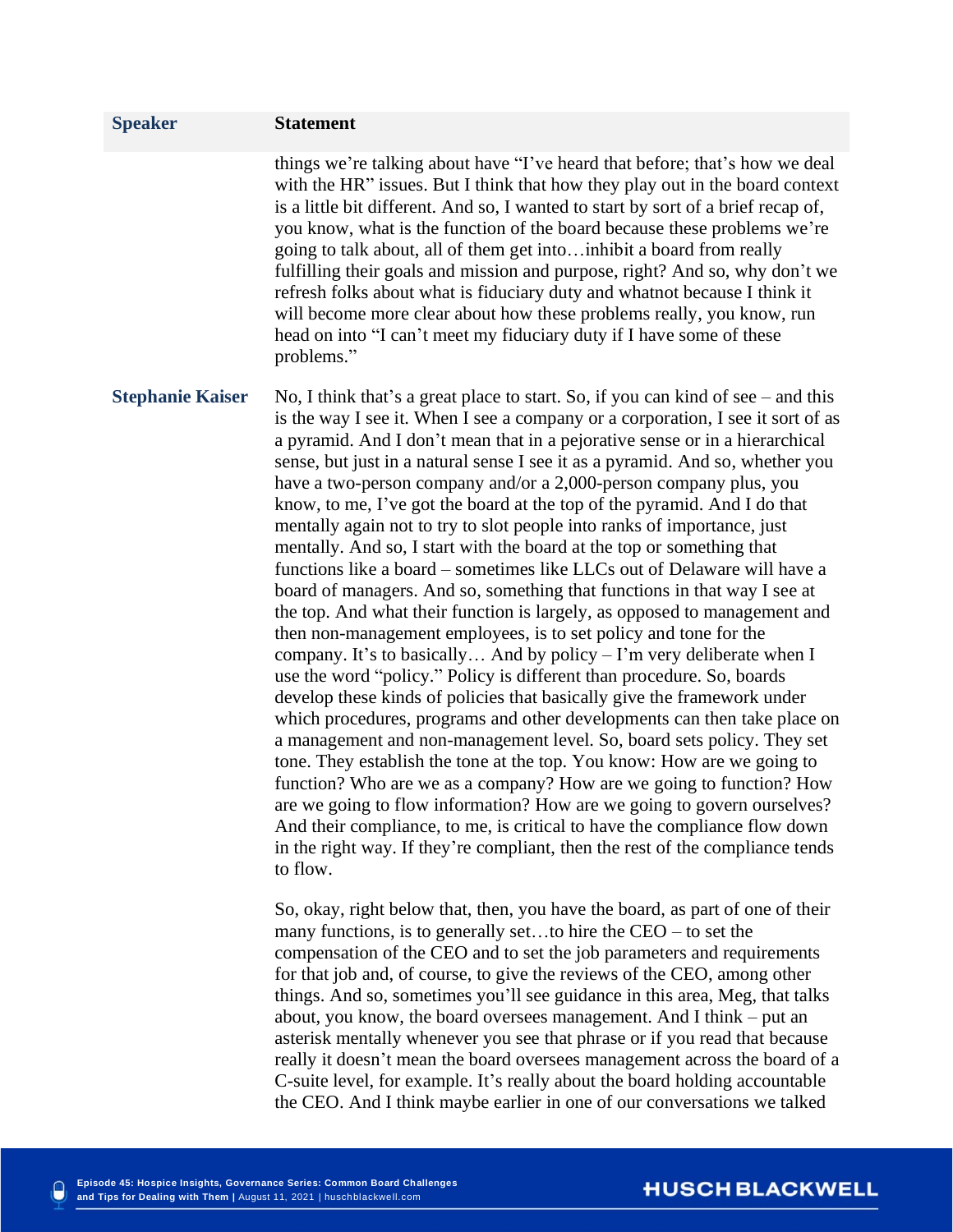about the healthy tension that's supposed to exist between a board and a CEO. And that's what that means is that the CEO and/management is responsible for the day-to-day operations of that company. They're supposed to take the board's policies, which in each policy if it's set up correctly it's going to have a section that says, "The board hereby authorizes management to develop policies, to develop and maintain – excuse me, to develop and maintain procedures, you know, that basically accomplish the objective and purpose of this policy." So, management is supposed to develop those procedures or programs consistent with the policies as advised and directed by the board. And that helps the functioning of the day-to-day operations of the company. And so, board's on top. They set tone. They set policy. Management then reads those policies and develops procedures and programs and, basically, processes for how the company's going to work. The CEO answers directly to the board and then the CEO holds the rest of management accountable and then reports back to the board as appropriate. And, of course, various Csuite members or others are going to give board reports from time to time that the board needs to function. I'll stop there for a second and then address the second part of your question, which is fiduciary duties.

As a quick reminder, both the board and officers, which are those C-suite and, I would say, managers and supervisors that, you know, govern departments, what have you, owe these things called fiduciary duties under the common law. And so, it's not set in any guidance in the company; it's just by common law they owe these fiduciary duties, which generally include three: that's care, loyalty and obedience. And care is the duty of care. To me, it means being careful. Generally, it's described as being diligent, being appropriately discreet and maintaining discretions. Loyalty is making sure you have undivided loyalty to the company – putting the company's interest ahead of your own or that of others with whom you have a relationship or really just anyone else. Making sure that you make decisions in the best interest of the company. And then, last, you also have obedience. So, duty of obedience is just making sure you obey the applicable laws to the company on whose board you sit, or if you're an officer of that company. And then, also making sure for obedience purposes you monitor and maintain and abide by the internal company guidance, which are policies, procedures and the like. So, that's generally kind of quick background on why I see it as a pyramid. You know, board is smaller. You've got management in C-suite and non-C suite managers in the middle of that pyramid, and then the non-management employees. And that's supposed to be how the tone is set and how it's supposed to flow down from top to bottom.

**Meg Pekarske** So, that's a really helpful recap. And I think keeping care, loyalty and obedience as we talk through… And I put some labels on some of these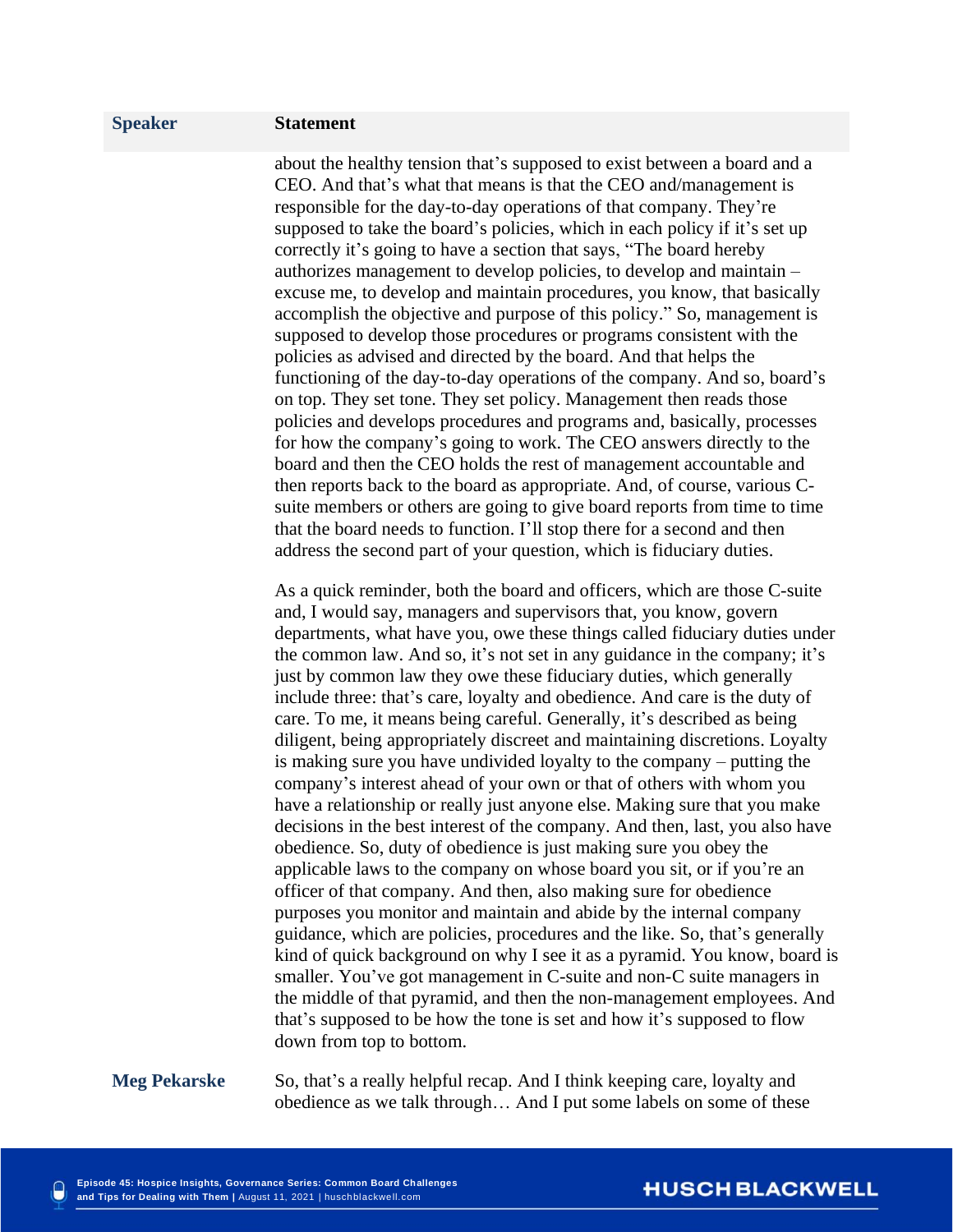| <b>Speaker</b>          | <b>Statement</b>                                                                                                                                                                                                                                                                                                                                                                                                                                                                                                                                                                                                                                                                                                                                                                                                                                                                                                                                                                                                                                                                                                                                                                                                                                                                                                                                                                                                                                                                                                                                                                                                                                                                                                                                                                                                                                                                                                                                                                                                                                                                                                                                                                                                                                                                                                                                                                                                                                                                                                                                                                                                                                                                                                                                                                                                                          |
|-------------------------|-------------------------------------------------------------------------------------------------------------------------------------------------------------------------------------------------------------------------------------------------------------------------------------------------------------------------------------------------------------------------------------------------------------------------------------------------------------------------------------------------------------------------------------------------------------------------------------------------------------------------------------------------------------------------------------------------------------------------------------------------------------------------------------------------------------------------------------------------------------------------------------------------------------------------------------------------------------------------------------------------------------------------------------------------------------------------------------------------------------------------------------------------------------------------------------------------------------------------------------------------------------------------------------------------------------------------------------------------------------------------------------------------------------------------------------------------------------------------------------------------------------------------------------------------------------------------------------------------------------------------------------------------------------------------------------------------------------------------------------------------------------------------------------------------------------------------------------------------------------------------------------------------------------------------------------------------------------------------------------------------------------------------------------------------------------------------------------------------------------------------------------------------------------------------------------------------------------------------------------------------------------------------------------------------------------------------------------------------------------------------------------------------------------------------------------------------------------------------------------------------------------------------------------------------------------------------------------------------------------------------------------------------------------------------------------------------------------------------------------------------------------------------------------------------------------------------------------------|
|                         | problems just for our own levity. But let's jump into some of these, you<br>know, these problems and then I think it will be apparent how care, loyalty<br>and obedience can be impacted by these things. So, we have the silo and as<br>you and I were preparing for this you had talked about that that's<br>something that crosses your path frequently. Why don't you explain a little<br>bit more. How do you see silo play out? And then, we can switch gears to,<br>"So, how do I deal with this?"                                                                                                                                                                                                                                                                                                                                                                                                                                                                                                                                                                                                                                                                                                                                                                                                                                                                                                                                                                                                                                                                                                                                                                                                                                                                                                                                                                                                                                                                                                                                                                                                                                                                                                                                                                                                                                                                                                                                                                                                                                                                                                                                                                                                                                                                                                                                 |
| <b>Stephanie Kaiser</b> | Sure. So, there's a couple of different ways that the silo can be developed –<br>and some of it is just innocent and some of it is just lack of knowledge or<br>appreciation or danger. But – and some of it, it's just naïveté or maybe<br>intent. But all the while, silos, to me And the way that I use that term is,<br>let's say, on a C-suite level – that's a good way to describe it – let's say<br>you have a CEO. And let's say you have an executive committee meeting<br>coming up. And so, whether you have an agenda or not, let's say the CEO<br>kind of goes to each different executive and kind of polls their answer or<br>tries to get preliminary feedback and kind of will start talking to each<br>person separately about the agenda items or the things that should be on an<br>agenda for the executive committee to decide. You kind of start forming<br>these little pockets of discussion and information that isn't benefitting the<br>entire executive committee; it's just benefitting these one-on, one-off, you<br>know, conversations. And I'm not saying those are never appropriate –<br>there are, and I can discuss that in just a second. But when you start getting<br>in the practice of having these kind of one-off, siloed discussions and<br>benefits, not everyone gets to benefit from that entire discussion, and they<br>may need to depending upon what's being discussed.<br>The same thing can happen at a board level. Let's say the board has their<br>agenda set up for the next month. They know what the reports are going to<br>look like. They know what's coming down the pike. And they want to start<br>having the pre-meeting. You know, they want to start You know, the<br>board chair may call another director and say, "Hey, we've got this coming<br>down. What do you think about that? What are you going to do? What do<br>you think we should say?" You know? And, "Should we be sensitive?"<br>You know, if they start having these kinds of pre-meetings, again, not<br>everybody's benefitting from that discussion and they might need to as a<br>matter of fiduciary duties. They might need to have all of those inputs so<br>they can make an informed decision. Now, there are certainly times when<br>there are sensitivities, and someone may have a question, especially like a<br>new director. Or someone saying, "Hey, I got that. I know it's on the<br>agenda. I know we're going to discuss it, but should we do part of this in<br>executive session because it's sensitive?" Or, you know, "Can we fully<br>discuss this other issue that's related?" Or, you know, "How, Mr. Chair, do<br>you see that?" Or "Mrs. Chair, do you see that being, you know, as a part<br>of the discussion?" Those kinds of questions about flow or timing or |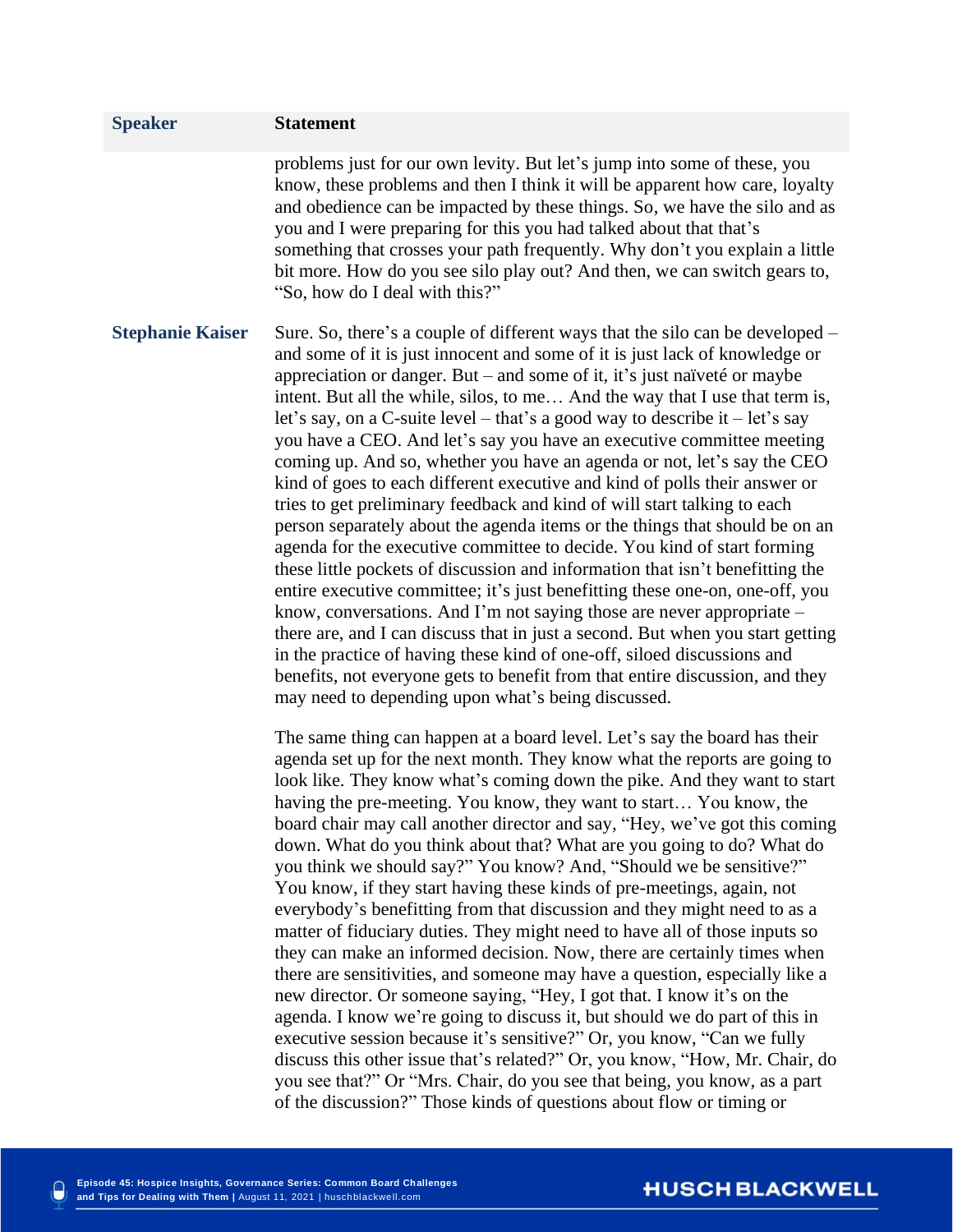appropriateness – that's okay, you know, if you really don't know, especially for new directors and they're wanting guidance. But for the most part, you know, it should always be if you're going to start discussing the thing on the agenda, really question whether having a pre-meeting, a oneoff, siloed conversation, is appropriate. Are you denying your other executive members or other members to that meeting you have a vote or input opportunity or requirement? Are you really depriving them good opportunity for discussion? And why are you wanting to meet people oneoff? Is it truly sort of a sensitive issue and you want to make sure you can fully discuss that – if it's legally appropriate to discuss that? Because sometimes there's a legal question. I get a call as a lawyer – someone will say, "Stephanie, we have this on the agenda. Should we do it in regular session of the board? Should we do an executive session?" Same thing for executive committees. "Can we have this discussion with a certain consultant in the room? Is there any fiduciary duty breach opportunities we could have? You know, who all can be in there? Who all should be in there? And when should you come in? When should you not?" Those kind of, you know, pre-meeting preparations I think are definitely okay to make sure we're all on the same page and you don't guffaw in the middle of a board meeting or executive committee meeting.

But to truly discuss the substance of an agenda item in one-off scenarios, the danger that I've seen sometimes from that – there's a lot of dangers. One is, you're kind of teaching people and modeling that behavior that having these sidebar conversations is appropriate and it's not. It's not as a general measure. There are obviously prep times and other discussions – clarifications you might need and things like that. But truly, going into the substance should be reserved for the meeting itself. That's why it's on the agenda. And so, frankly, the CEO, the board chair – whoever is leading that meeting – should say when they get those phone calls or those, you know, those closed-door… If anybody has been in an office and you see someone knock, knock, knock, "Hey, you know, I saw the agenda. Can I talk to you about that for a second?" And they start closing the door and it's like, Oh no, what are they going to do? What position am I going to be put in? Sometimes it's like, if they say, "Hey," you know, they start asking the prep questions, that's okay. You know, "How can this flow? How's that going to be? Can I bring this up?" That's okay. But when they start going one layer deeper inadvertently, innocently or otherwise, I would just say, "You know what? Keep all… Those are great thoughts. Keep all of those ready. Get your notes ready for the meeting and be prepared to bring those forth." And if you ever have a question in a middle of a meeting and you're not sure if you can go forward or not, you can always just say, "You know, Miss Chair, Mr. Chair, you know, I have some concerns about that might be more appropriate for executive. You know, can we, can we, you know, take those and go into executive session briefly to discuss those issues?"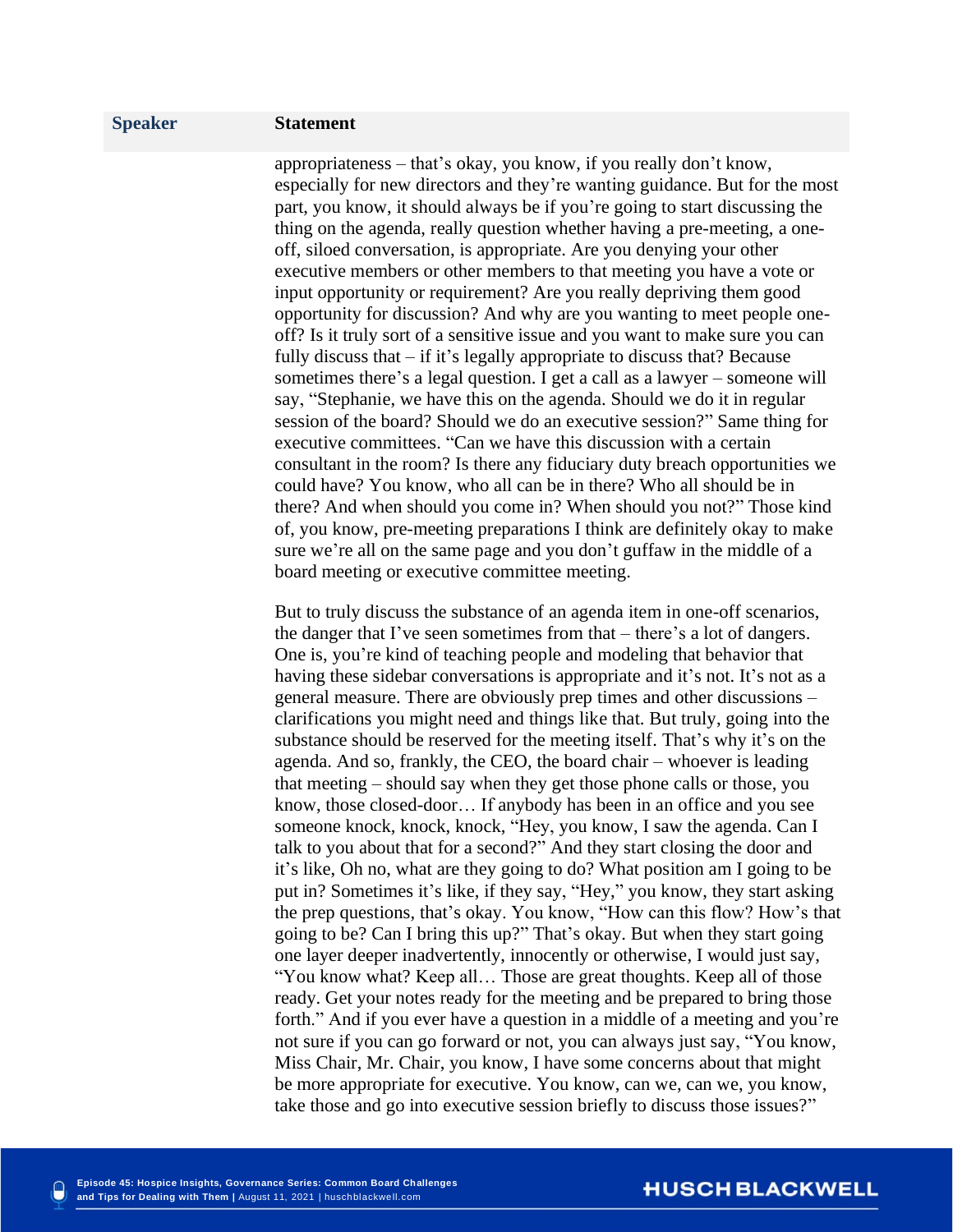They may say yes; they may say no. But, you know, there are times when even in a meeting if something doesn't occur to you, you need to bring it up.

But the downsides, again, are you model to people that it's okay to start having these one-off sort of polls and that really isn't appropriate. It can be divisive. It can deprive people of their independence. I have seen some people who lead those silo opportunities to basically say, "Oh, don't bring that up. You know, let's not discuss that. I really want people to like this idea, so avoid bringing that up because that will quickly, you know, tank the opportunity immediately or really tank that conversation." If you're really worried about flow of information, then you obviously need to help them be in a constructive way to learn how to better communicate. But you don't ever want to start quieting or creating opportunities where people aren't exercising their fiduciary duties to give that full input, you know, to the board or the executive meeting. You basically start silencing people and I've had people, you know, leaders tell people, you know, "Let's not have you talk during this part. You know, I want you not to bring up your viewpoints." It's like, "What? I'm sorry, I have a fiduciary duty to communicate. You want me to not communicate?"

You know, it's one thing if someone's a divisive person and not communicating effectively and maybe having them coached. And I think as a part of that, too, you have to wonder, Why is the silo occurring? Is it appropriate? It is substantive based or is it just, you know, questions on procedure and process and flow? Or, is it meant to divide? Is it meant to maybe try to pre-persuade people to your vantage point before the full opportunity? You really should not be pre-deciding these things unless there's a sensitive issue or a legal issue, or whatever. And there are full-on opportunities where you should have those things decided in advance. But, generally speaking, the substance should be reserved for the full meeting.

So, the silos can be innocently done by people who've never run a meeting before or just don't know better. But sometimes it's often just a matter of gossip, wanting to pre-decide, wanting to pre-package or create those blocks of people who are going to pre-vote. And all of that threatens the independence that's really inherent in those fiduciary duties and why they're, why they're there in the first place.

## **Meg Pekarske** So, and I think that there's a difference between "I'm the executive committee"… And I shouldn't say "committee" but, like, "I'm the CEO. I'm the CFO. We are preparing together for this board meeting to present information." That's one thing.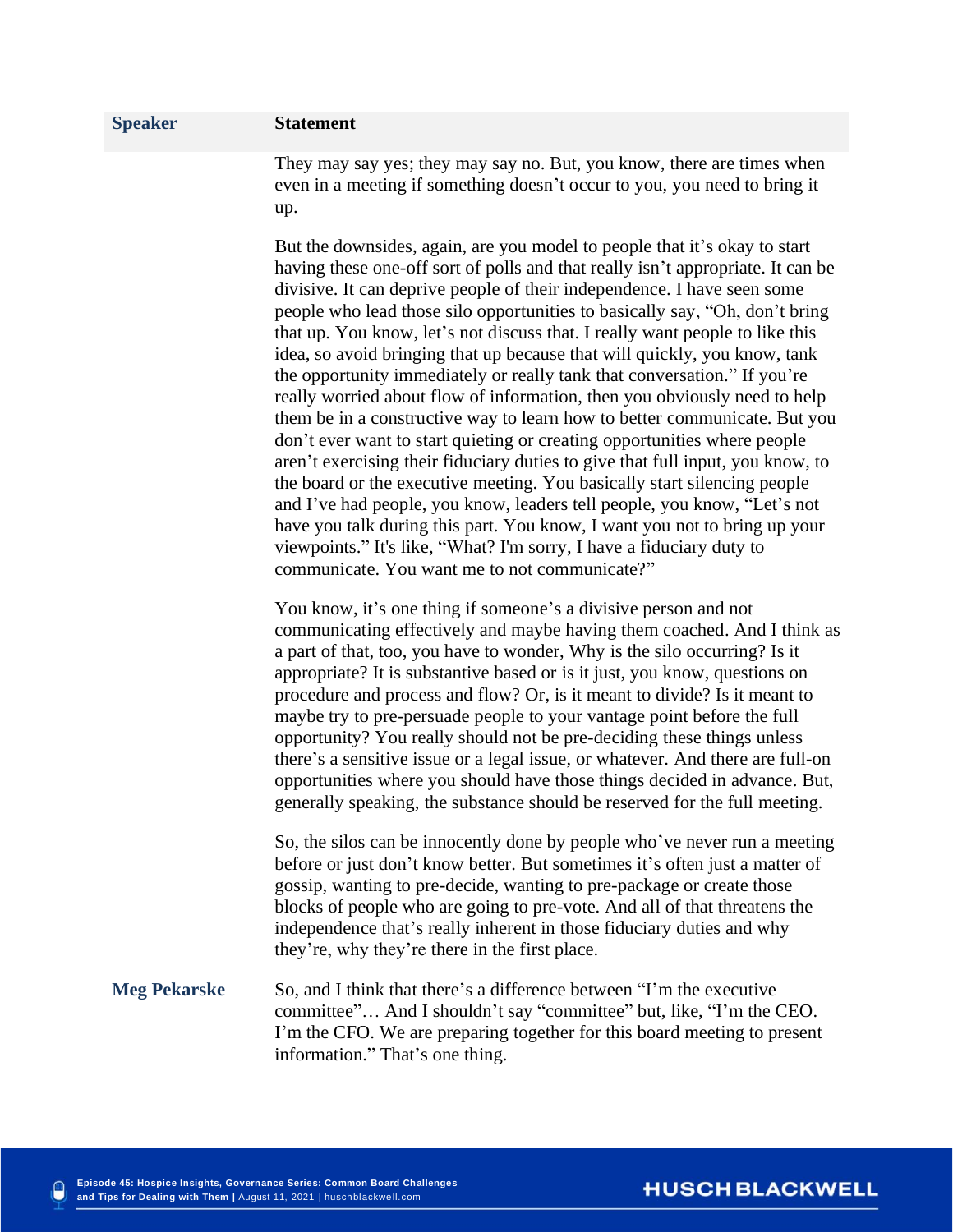| <b>Speaker</b>          | <b>Statement</b>                                                                                                                                                                                                                                                                                                                                                                                                                                                                                                                                                                                                                                                                                                                                                                                                                                                                                                                                                                                                                                                                                                                                                                                                                                                                                                                                                                                                                                                                                                                                                                                                                                                                                                                                                                                                                                                                                                                                                                                                                                                                                                                                                                                                                                                                                                                             |
|-------------------------|----------------------------------------------------------------------------------------------------------------------------------------------------------------------------------------------------------------------------------------------------------------------------------------------------------------------------------------------------------------------------------------------------------------------------------------------------------------------------------------------------------------------------------------------------------------------------------------------------------------------------------------------------------------------------------------------------------------------------------------------------------------------------------------------------------------------------------------------------------------------------------------------------------------------------------------------------------------------------------------------------------------------------------------------------------------------------------------------------------------------------------------------------------------------------------------------------------------------------------------------------------------------------------------------------------------------------------------------------------------------------------------------------------------------------------------------------------------------------------------------------------------------------------------------------------------------------------------------------------------------------------------------------------------------------------------------------------------------------------------------------------------------------------------------------------------------------------------------------------------------------------------------------------------------------------------------------------------------------------------------------------------------------------------------------------------------------------------------------------------------------------------------------------------------------------------------------------------------------------------------------------------------------------------------------------------------------------------------|
|                         |                                                                                                                                                                                                                                                                                                                                                                                                                                                                                                                                                                                                                                                                                                                                                                                                                                                                                                                                                                                                                                                                                                                                                                                                                                                                                                                                                                                                                                                                                                                                                                                                                                                                                                                                                                                                                                                                                                                                                                                                                                                                                                                                                                                                                                                                                                                                              |
| <b>Stephanie Kaiser</b> | Truly.                                                                                                                                                                                                                                                                                                                                                                                                                                                                                                                                                                                                                                                                                                                                                                                                                                                                                                                                                                                                                                                                                                                                                                                                                                                                                                                                                                                                                                                                                                                                                                                                                                                                                                                                                                                                                                                                                                                                                                                                                                                                                                                                                                                                                                                                                                                                       |
| <b>Meg Pekarske</b>     | And I think what we're talking about here is, like, perhaps you touch base<br>with some board members before the meeting to talk about whatever issue.<br>And I think your point is really well-taken that you're modeling behavior<br>because as we're going to, you know, further discuss, I mean, you get into<br>these situations where your board members start doing that between one<br>another, right? And so, like, you know, because as you're describing this –<br>and you come from a compliance bent, too $- I$ always think, Well, what is<br>the root cause of this, right? Why is someone doing this? And I think, you<br>know And probably there's a common theme in a lot of these, which is<br>control, right? I want to control the outcome. I want to control the<br>discussion. And, you know, a sense of, you know, control isn't always a<br>bad thing, right? If you're a leader you want to have a sense of "I'm in<br>control of the organization." But there's a fine line between control and<br>then freedom of discussion, and especially as that relates to, well, what are<br>duties that you have? And so, I think that's really important that, you<br>know, if I'm the CEO, that I don't do that. Because if you do that with your<br>board members, then they're probably going to do it with one another and<br>suddenly you have the habits propagating and then, you know, then<br>essentially it leads to the opposite thing. Now you don't have control<br>because you have all of these side conversations. You mention the word<br>"pre-meetings," and the silo and the pre-meeting probably run together.<br>But, you know, I think there can be natural connections that people on<br>boards or an executive may have with the board member and they just feel<br>more comfortable with them and like, "Oh, let me bounce this off of you."<br>And then you end up having the pre-meeting. And so, I don't know if you<br>want to say a few things about the pre-meeting and how you see that play<br>out a bit. And then, what do you do about it? Like, is it just being<br>conscious about, "Oh, I've got to kick myself under the table because I'm<br>doing this?" Or, "I've got to stop the conversation?" But, you know, sort of<br>other things you can do to not fall into this trap. |
| <b>Stephanie Kaiser</b> | No, I think And what you just Absolutely. What you just said a<br>second ago is a really important distinction. So, if you can – I'm a very<br>visual person so I always visualize things – and if you can kind of visualize<br>the agenda So, let's say you're finishing up an executive committee<br>meeting in November. You're planning for the future executive committee<br>or board meeting the following month. Okay, what's on the agenda next<br>month? What do we need to cover next month? And you're kind of<br>figuring all out. And let's say – whether it's an executive meeting or board<br>meeting or regardless – let's say there's certain reports that need to be<br>prepared. Let's say I'm the general counsel and I need to be getting with a<br>chief compliance officer to decide how we're going to present next<br>month's training. That's okay all day long. I mean, obviously we've got to                                                                                                                                                                                                                                                                                                                                                                                                                                                                                                                                                                                                                                                                                                                                                                                                                                                                                                                                                                                                                                                                                                                                                                                                                                                                                                                                                                                                                    |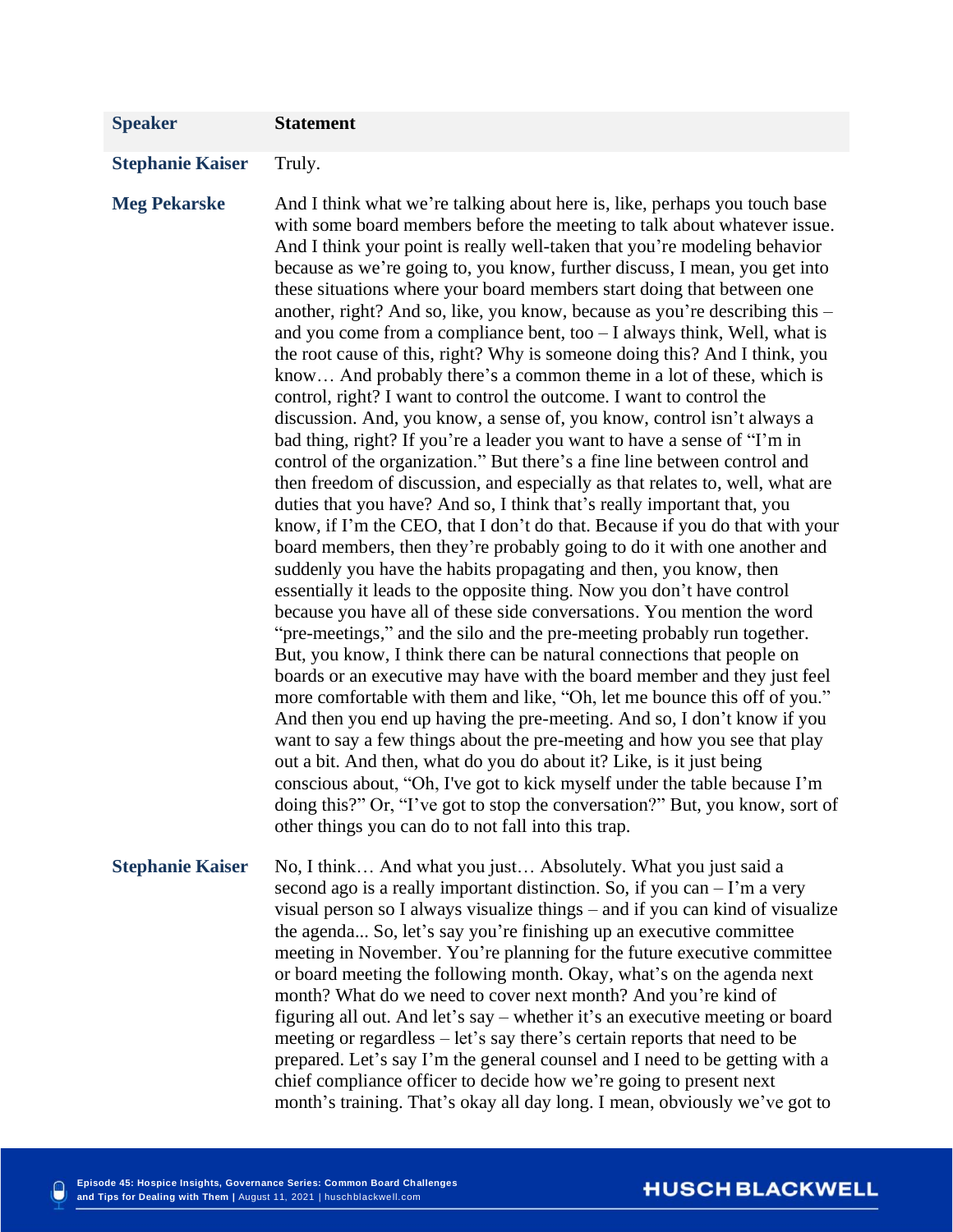get together to make sure we do a great job, you know, putting together the right report needed for that time of the year under a policy or requested, or whatever. Those things are totally separate from the pre-meeting discussion and totally separate from the silo issues because they're getting together to put together their report that is then going to go on the agenda. So, once that agenda is in place, and once the board packet or executive committee packet is in play and it's out there for everyone's review, that's when you start having those kind of pre-meeting threats more often. It can obviously happen before, but those silo opportunities can happen in those premeetings. So, it's prepping and preparing a report and making sure you're coordinated on a presentation. That's fine all day long, you know, if that's the goals of your communications. But those threats – the pre-meeting threats and the silo threats – can really come out when you've got the packet or you know something is about to presented. It's like, "Look, I know that so-and-so is going to present this. Here's the issue. How do we want to address this? You know, how do we want to respond? What do we do to kind of minimize this, you know? Hey, I don't want you bringing that up because that could tank the deal." Those substantive conversations, especially when they could lead to a deprivation of independence – when they start threatening someone's ability to have a voice – that really is the larger concern now. Efficiency, obviously, I think we talked about in one of our prior discussions… There's consent agendas and then there's your regular board meeting and what have you. There are certain items that at a board meeting that if it's on a consent agenda – and I'm going to use that as an example… Consent agendas, by a quick refresh, are those things that don't need to be decided on a one-off basis. They are kind of "everyone review." They're sort of an "FYI only." You know, that absent someone having a particular question or concern, you know, "Hey, look at Items 1 through 10. That's on the consent agenda. Everyone had an opportunity to review it. Anyone have any questions? Okay. Can we, you know, does the board now want to move to vote on the approval and the acceptance of those reports? Or, you know, any time for discussion?" Okay, whatever. That's one thing.

But let's say you have that person who – they just don't get the concept of a consent agenda and they want to stop and go through every single sentence of every single report. That's not what that time is really meant for. And so, if you're a board chair or if you're the CEO leading an executive committee and you always have that person who just doesn't get it and they want to sit and parse through every piece, it's a really… That's, there's one thing to redirect and say, you know, "Thank you so much for bringing up those points. This is on a consent agenda. If you think that you have more concerns or questions for the full board or the full executive, that maybe we need to bring it off of the consent agenda and we need to start taking it on a more substantive review, let us know. We can pull that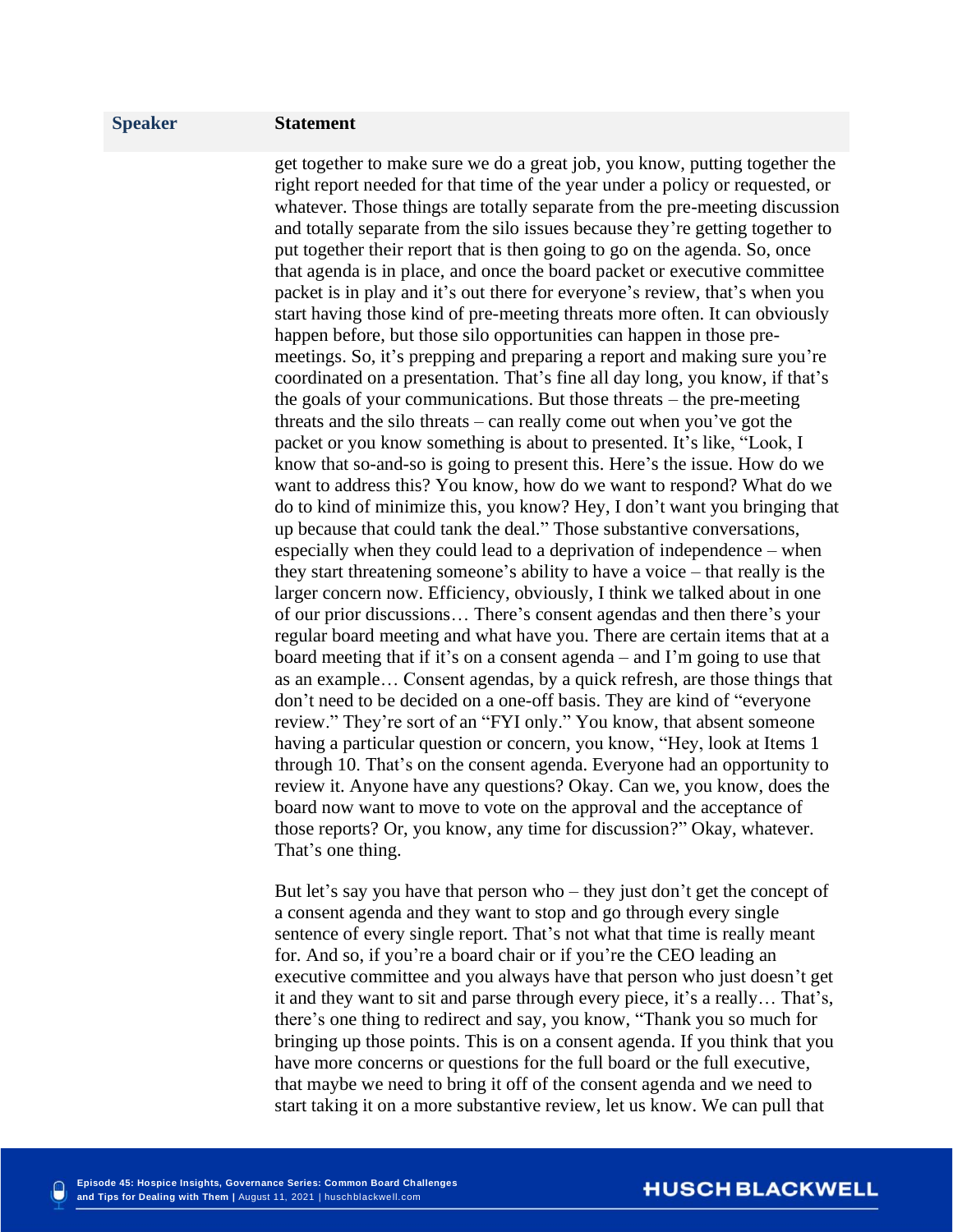off." And generally, you know, when you have a few coaching moments like that you'll be fine. And it'll stop it. But that's just an example of you can lead without quelling the discussion, you know? And there really is a point of educating and coaching. There are some people who just need to be kept on track and make sure their thoughts…

But then, Meg, to your point, too, when you mentioned some of those questions and thoughts... There are times when good boards will make sure that they really know to have sufficient discussion on an item for purposes of a meeting – whether it's, again, executive or board. And that you really need to make sure, you need to gauge the room. And from a CEO or board chair perspective, what I've seen some really good leaders do is obviously bring up the topic that's going to be decided on a non-consent basis or discussed and say, "Hi. You know, on agenda item No. 11 we have this report. Did everybody have a chance to review it? You know, John, why don't you present that report and tell us, you know, your thoughts on that?" And then John starts presenting the report, you know, for the board's review under this hypothetical. And then he'll say, you know, "Sally, did you have any questions or thoughts about that?" And kind of start polling the board in the full meeting context. And making sure everyone is kind of called out. And start inspiring confidence and discussion unless someone's volunteering and jumping ahead. Making sure you illicit all those comments. Making sure you don't leave anyone out and rush the discussion. And sometimes there are people who just kind of park and just keep talking. And once, you know, you've reached the end of their full thought process you can say, you know, "Thank you so much. Those are all great points. I think we kind of… Anybody have any questions? Okay?" There's one way you got to keep moving that along.

But to me, again, back… The good board chair, the good CEO, the good leader of that discussion knows to kind of call on people. Make sure they've got the inputs that they need. Make sure that everyone is actively participating. And then, importantly – this isn't required; this to me is just a good tip – I think I like it when I see the leaders talk last. You know, kind of wait until they've got everybody else because sometimes people will just jump on the bandwagon. They'll kind of blindly defer because they don't want to step on the leader's toes whether that's a CEO, the board chair, audit committee chair – whoever it is. They kind of stay quiet, and I really like it when the leaders kind of sit back and get everybody else's perspectives and make sure that those are all fully thought. Because, one, the leader could change his or her mind and they could be informed by that process and it really should be the time for the full vetting because, you know, sometimes when the "proverbial boss" speaks, everyone else gets quiet. And that's not what that should be.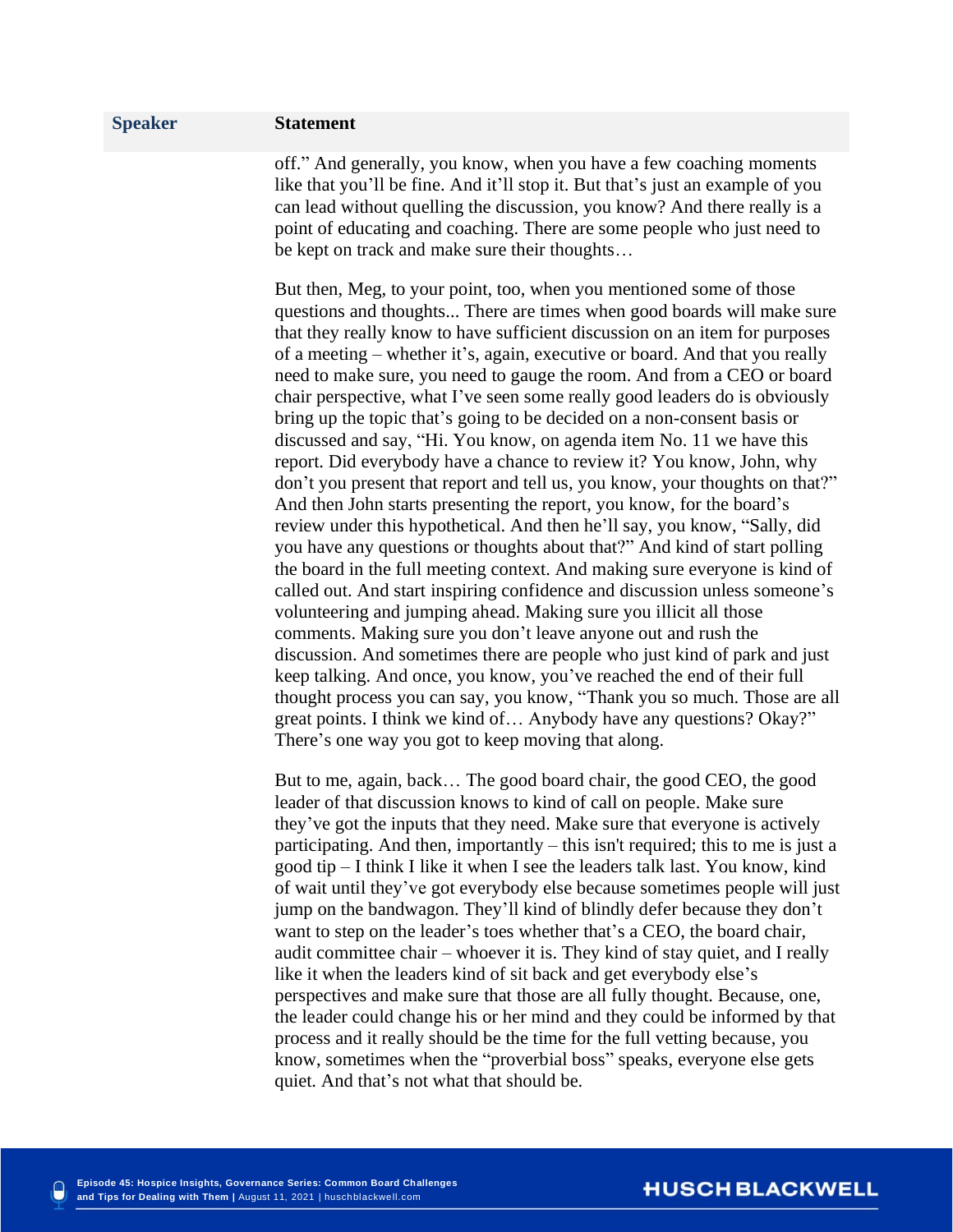Now, full functioning, full boards or committees, they keep talking no matter what the leader says. But it's nice when those leaders show that they really want everyone else to participate. They help draw out the best of everybody else, leave no person behind, and then they kind of contribute their thoughts at the end, taking it all in. That really does so much good for everybody: letting everyone know that their voice matters, giving everyone an opportunity to have a voice. If we're taking good minutes, making sure the minutes reflect that sufficient discussion. But then also knowing when it's time to kind of wrap it up when you've kind of beat that dead horse. You've wrapped that up and now we need to move on. Again, not in the sense of quieting. And then sometimes knowing that, "You know what? We had that on the agenda to decide. There's just too much going on here. Let's go ahead and revisit this, get more info and put it on next month's agenda" – or a special meeting between now and next month or whatever your time frame is. So, those are some tips that I think are really good for meeting flow, that are distinguishable from the silo concerns that I have, and really can help a good function at your meeting to make sure everyone's doing their best in their fiduciary duties, which is what is in the best interest of the company, too, to make sure you get good inputs.

**Meg Pekarske** Well, and I think that that leads into the silencer. And how you manage for the silencer is, I think, if you're calling on people to talk, right? If I'm the leader of the organization, board chair, CEO, I know who the silencer is, right? The really strong personality who, like you said, people are going to go with whatever they say because, well, they must know. And it doesn't allow for diversity of thought and expression. And I think that your technique is a way to minimize the effect of that silencer because you can talk, you can call on someone who's not that person who, you know, because I think that… You know, you and I went to law school. We called them the gunners – the person who was always raising their hand, being like, "Call on me! Call on me!" That might be the silencer, you know, because it's like, well… And again, not that the silencer doesn't have, you know, valuable things to say, but… And sometimes the silencer maybe doesn't even try to be the silencer. It's not like I'm trying to strong-arm anyone. They could be very passionate people – whatever. But I also think, you know, it is sort of when you think about it, the first person who speaks may sort of set the tone for everything else.

#### **Stephanie Kaiser** Right.

**Meg Pekarske** And as a leader, knowing that and sort of being thoughtful and maybe more deliberate about how that conversation happens. Not the content as much as like, you know, facilitating the discussion as opposed to just letting it maybe be a free-for-all. So, I don't know if you have thoughts on that. But it just struck me as the silencer was on my list and this is a way to sort of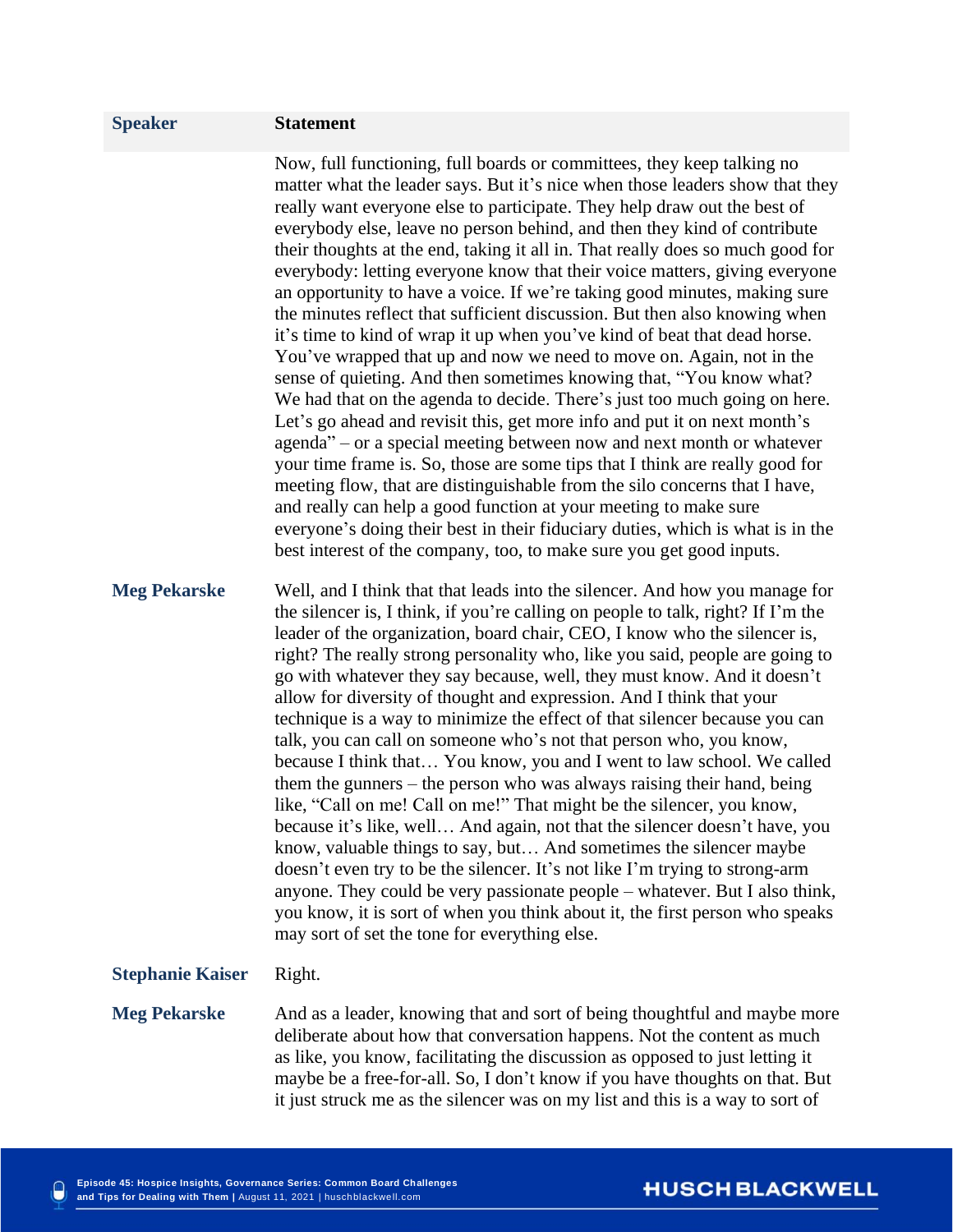| <b>Speaker</b>          | <b>Statement</b>                                                                                                                                                                                                                                                                                                                                                                                                                                                                                                                                                                                                                                                                                                                                                                                                                                                                                                                                                                                                                               |
|-------------------------|------------------------------------------------------------------------------------------------------------------------------------------------------------------------------------------------------------------------------------------------------------------------------------------------------------------------------------------------------------------------------------------------------------------------------------------------------------------------------------------------------------------------------------------------------------------------------------------------------------------------------------------------------------------------------------------------------------------------------------------------------------------------------------------------------------------------------------------------------------------------------------------------------------------------------------------------------------------------------------------------------------------------------------------------|
|                         | neutralize that effect, too.                                                                                                                                                                                                                                                                                                                                                                                                                                                                                                                                                                                                                                                                                                                                                                                                                                                                                                                                                                                                                   |
| <b>Stephanie Kaiser</b> | No, Meg, you're right. And, you know, let's say you have seven people in<br>a room and you have that really strong, passionate person - the kind of<br>expert who really feels strongly about certain things. And the way that they<br>communicate – whether their tone, whether their content, whether the<br>words that they choose, and their mannerisms – it really can have the<br>opposite effect of maybe what they intend because they're so strong. And<br>everyone's like, "Oh, not going to touch that with a 10-foot pole." And<br>everyone just kind of gets quiet. If we know we have those people in a<br>meeting, then I think that the leader really needs to kind of take that in.<br>And I'm going to put it on a shelf for a second, There's a good way to<br>handle that, too. Then you kind of do start getting from the quieter folks or<br>the persons who are going to respond in a quiet way to the silencer.<br>They're going to start being silenced by them. Draw on them first and start,<br>you know, doing it. |
|                         | But even, too, how you sit in a room is really important sometimes. Not all<br>the times. High functioning boards, high functioning, you know, executive<br>teams and other teams: Where you sit doesn't matter. But sometimes if it's<br>like the high school cafeteria or the lunch room mentality, everyone kind of<br>sits where they $-$ or church $-$ where everyone sits wherever they sit. And<br>then they kind of form these little pockets, these little pods. And whether<br>they realize it or not, they kind of start just talking amongst themselves.<br>And, really, I learned a long time ago that I like it when you have random<br>seating or when someone pre-assigns people and they shift it around every<br>single time. It always forces you to be independent. It always forces you to<br>be a contributing member in your own right and not as part of a pack, you<br>know?                                                                                                                                          |
| <b>Meg Pekarske</b>     | Yeah.                                                                                                                                                                                                                                                                                                                                                                                                                                                                                                                                                                                                                                                                                                                                                                                                                                                                                                                                                                                                                                          |
| <b>Stephanie Kaiser</b> | And so, I really think that's good. There was one time when I was working<br>with some folks years ago when I had this brilliant person that I was<br>working with. And they were newer to their role. So, they hadn't – they<br>were definitely an experienced person in their own right, but they were<br>newer to the role of this particular group. And so, I mean, they hit the<br>ground running. And so, as soon as they got into a meeting they would just<br>immediately with their passion start communicating all these things in a<br>very strong way – not realizing, yes, we want to hear the content, but<br>you've really got to be a little bit more diplomatic about how you<br>communicate that. And people immediately started getting their feathers<br>ruffled, you know, in these meetings and then it would lead to all of these<br>post-meeting, you know And I could just count that every single meeting<br>my phone was going to blow up, you know, afterwards. "We've got to                                      |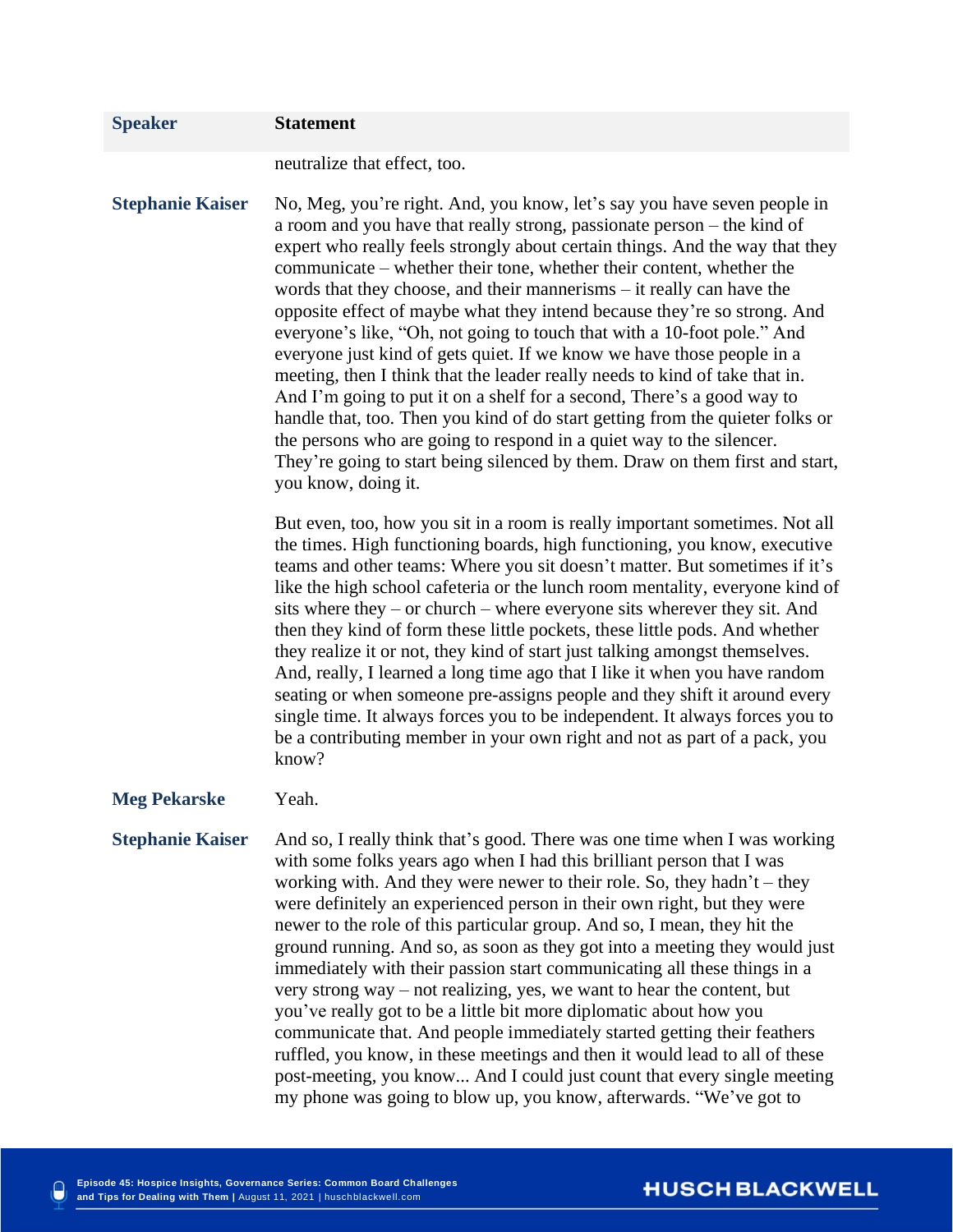make that person stop!" You know? And I finally decided, Okay, here's what I'm going to do. And I got permission in the right way and then I went and communicated with the passionate new member. And I said, "You have so many wonderful things that you bring to the table. Here is your expertise. Here's the resume things. You're bringing all of that. And what's unusual about you is some people who are new, you know, wait 12 to 18 months to start becoming active members, or six to 12 months. You hit the ground running and that's amazing and that's exactly what we wanted you to do for this group." And just say, "From my vantage point, you know, there's a couple of things if I were you that I would like to see you do, even do more enhanced, which is to make people hear you better." And then I would give them a few tips like, you know, try not to be the first person that speaks, but do contribute your thoughts. Do, obviously, focus on your words. Don't be alienating with the language that you're using to where it's an "all or die" kind of thing. And so, and let people kind of come to you as the expert. Let them invite that out of you. Clearly, you have a fiduciary duty. You need to communicate what you need to communicate, especially if people are going off the deep end and in a wrong direction from your expertise. But just be sure that you leave room for discussion and don't shut it down with the words – almost like a funnel argument in court. Don't make it so final that they think that there's nothing left to discuss.

And I as a lawyer have to worry about that, too, because sometimes if I speak first people think, "Oh, that's it. That's the legal option. We have nothing else, nothing else…" No. No, no, no, no. And so, sometimes I'll go first in a meeting if people like, for example, need to know the law before they, you know, need to go next. And, okay, whenever you all start discussing just know that these are the only swim lanes we have. And so, whatever you all want to do within those swim lanes is fine. Sometimes the board chair, or whoever is leading the meeting, will say, "Stephanie, can you give us a little bit of background on what we can do here?" Then I'll do that and then I'm going to quickly stop talking after that moment in this hypothetical because I want them to then discuss within those swim lanes and only come in as needed in that particular kind of scenario. Same thing for the expert on the board or the expert on the executive committee. If what your inputs are needed so people can properly frame their thoughts that's one thing. But if your communications are such that you're giving people "there are no other swim lanes, there are no other choices," then just be mindful of your role and be mindful that what you say could quiet people down in a negative way. And just kind of know the balance and, frankly, the harm of your expertise. You don't want it to… You want it to contribute to someone's good decisions and not be their decision. And so, I think that there's a balance there.

So, I think having those good kind of coaching sessions with people,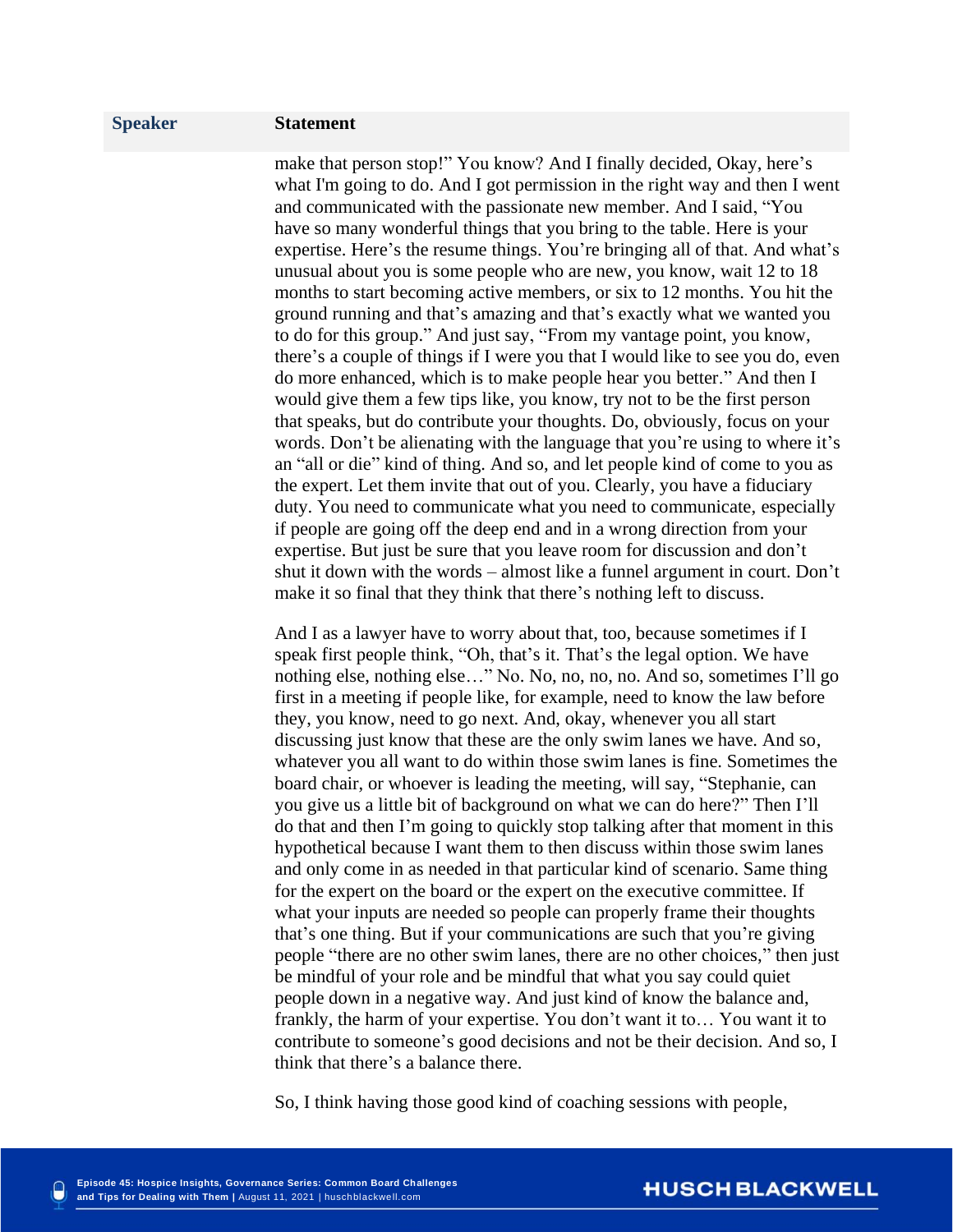especially if you're a leader or an expert on a board or on a committee – just watching the new members. Helping them to gravitate to making sure they contribute in a good, effective way – effective being the key word here. And then also, too, if you're in a company and you notice these things, don't just let them go unspoken. "Well, that's just how John is. That's just how Sally is" – or whatever. Really think about your onboarding of new folks to the team. Think about: Is there some training or conversations we can have? Is there some coaching opportunities to tell them how they can best contribute their knowledge, expertise and opportunities? We are all different communicators. We all have strengths that we bring to these meetings and these discussions. Let's make sure that those shine through and that some of maybe our weaknesses either get improved or don't tend to override some of these things. So, there's a lot of things that leaders can do, especially with new members or especially with new teammates, to make sure that, whether it's the order in which they're called, whether it's having counseling sessions about the best way to communicate, whether it's training them…. I think all of those things are effective ways to kind of help the silencer. Now, if you have someone every single time who's just going to be abusive, that's a different conversation that, you know, that the leadership needs to have and consider. But if you really are just thinking they're not trying to be abusive, they just don't know better, then, of course, those are opportunities for improvements. And that's what we all have for each other to do.

- **Meg Pekarske** You know, that's really helpful. And I think, again, just listening to this, it's like human nature, right?
- **Stephanie Kaiser** Yes.

**Meg Pekarske** And our own work environment. I mean, these things play out. And so, you know, probably a well-functioning organization – as you said, their board's probably well-functioning because things flow down and whatnot. So, the last thing I wanted to touch on – and this is, I think, a challenge since in the hospice space we have a lot of community boards so we are of the community we serve. And when there are sensitive things that are going on, or it's a small community, there's a tendency to – and I'm going to put gossiping and, like, confidentiality lapses together because oftentimes gossiping happens and, yeah, it can be counter-productive, but may not necessarily bleed into a fiduciary duty problem – but when you start having conversations with others about things that are very sensitive, obviously that can lead to larger problems. And so, this is something that crosses my path often and when we talk to boards – because usually if I'm talking with a board there's something fairly serious going on, whether that usually involves a lot of money or reputational harm or, you know, something. And so, giving some information on the front end now, oftentimes what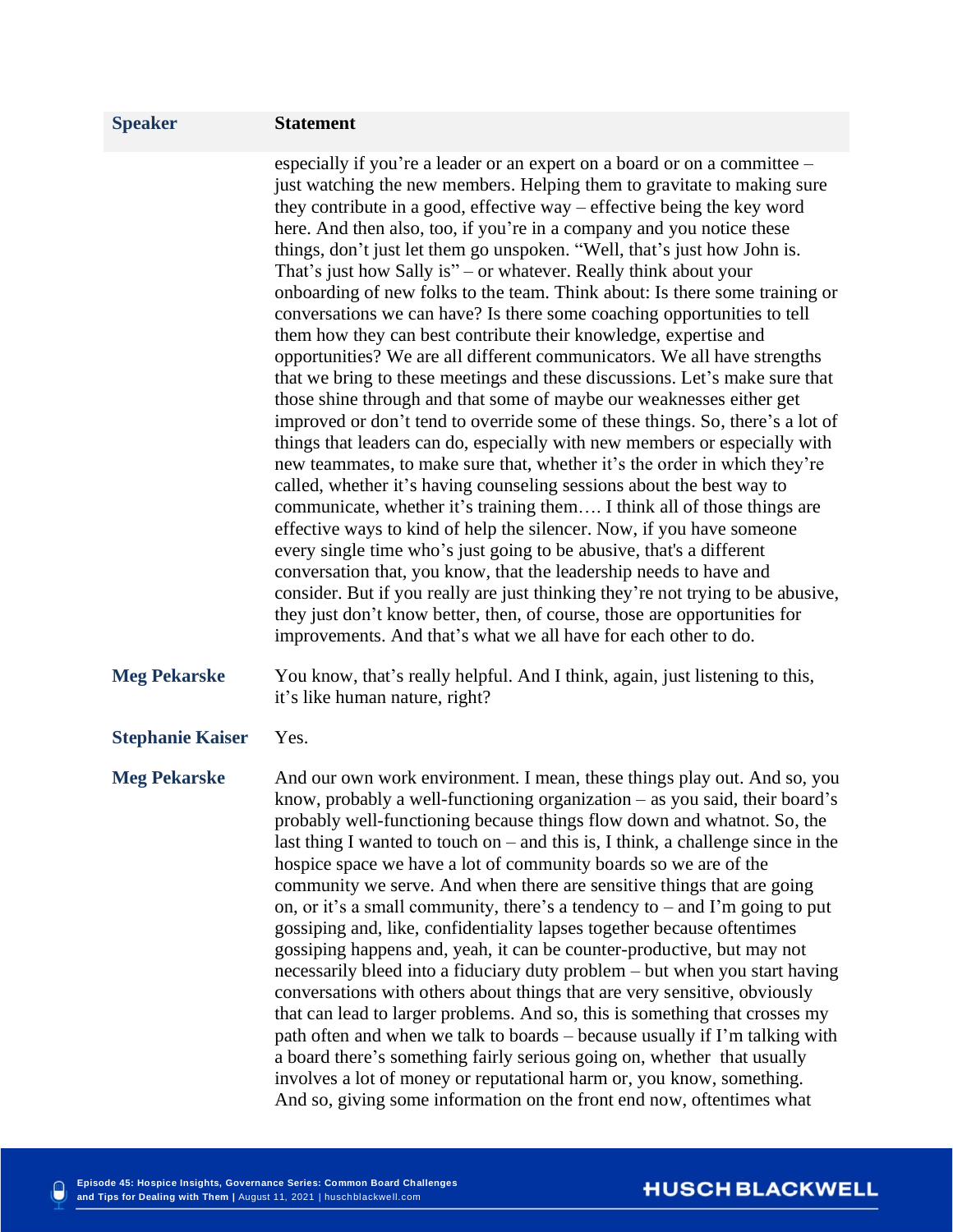we're talking about is attorney-client privilege, but also more general confidentiality of, you know, you shouldn't share this out of the room. I know you talked last time about, "Look to your right. Look to your left. These are the people you can talk to about this." But anyway, I think even with those statements at the front end of conversations you can still have this problem. And I know one thing we do as a technique is, if you do want to pass out information, you collect it back. Like something that's really sensitive that, you know, perhaps people don't have, you know, a shredder at home or whatever that it would be really, really horrible if this ended up in, you know, a dumpster and then flying off on the highway or something, right? So, we as lawyers think about those parade of horribles. But so, written work product of trying to protect that – I think there's ways to do that, and especially with technology. But I think the things that are, you know, greater concerns – and maybe it gets into some of the post-meeting and the gas-up and some of these other buckets of categories – is just sharing confidential information with others outside the group or even with the group and resulting in, sort of, these side conversations. And so, I guess, tell me a little bit about your experience in trying to solve for this problem because we can give the disclaimer on the front end, but we are humans, so how do you deal with that?

**Stephanie Kaiser** Oh, gosh, there's a lot there. But now I'll try to, you know, hit some of the highlights because there's so many issues. You know, clearly, I'm a lawyer. Clearly, I do consulting work and I serve other functions for clients where I'm kind of a trusted adviser. I get phone calls from people with permission of the company in that role and so I know when I have to keep my confidences and when there are times when I have opportunities and requirements to disclose in certain other scenarios. And so, I'm always thinking about these things – about when I can disclose and whatever. We always have to think about these things.

> But for the board and the executive meeting – especially at those really just very excitable moments and those very excitable reports, gossip-worthy discussions… You know, going in, where I've seen some leaders do a great job is when they say, "Look…" – especially if it's an executive session – "if it's an executive session, just as a quick reminder, that means it's sensitive. That means no one should be really hearing about this and talking about this in addition to things that happen in regular session. But this is the super-sensitive stuff." And so, when you have those moments and you pass out those reports, what I've seen some good leaders do is kind of remind everyone, "Look, obviously we're about to talk about a personnel matter. I want to quickly remind everyone and myself that this is sensitive. This is someone's life. We cannot discuss it out of this room. We can't hint at it." And even giving them talking points: "If someone asks you about it, this is the only thing that we can say." And they'll go,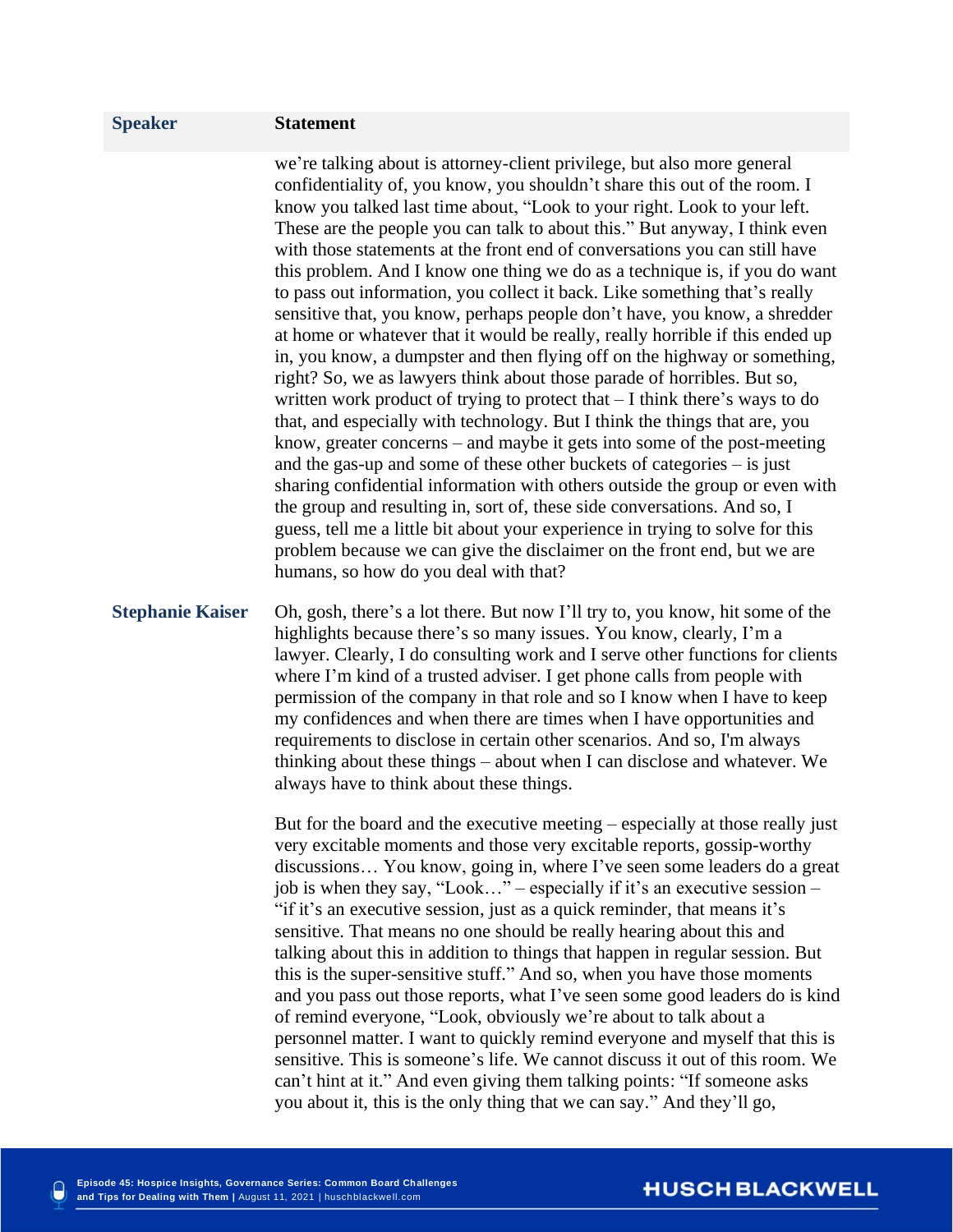"Stephanie, isn't that right? Can we say anything else?" And then they'll say, "This is it and we've really got to do our part to, you know, to make sure that we don't do anything to contribute to this circumstance." And so, and they pass it all around and then when they're done having their discussion, especially if it's one of those things that, you know, you might not have a unanimous decision on. You could have a split, like a 4-3 or a 5- 2 in our hypothetical seven-person board or meeting group number. And let's say, you know, it's going to be – it's not going to be unanimous or it may not be. You know, people are going to have polarizing feelings about this. And then when you're done – you know, especially those effective boards who are mature and who have worked together or who just get it  $$ at the end of it, you know, you can say, "Look, you know, we've had discussion. We've taken the vote. Thank you all for putting the time and the thought into it. Even though we may not all agree, we've got the decision. This is now the board's decision and this is the only decision. The four doesn't matter. The three doesn't matter. This is it. This is it. So, when we leave this room, how we got to the 4-3, and that those are your…" You're now a director. That one decision that just came out is the decision. And so, kind of reminding them that once it's done it's done. And it's not, now, if we need to revisit it six months down the road or a year down the road because that's appropriate, fine. But by the time you get to the point of taking a vote, all the discussion should have been had. All the opportunities for questions should have been resolved. Assuming you have, you know, an effective, good discussion, it should all be done. And everything is on the table. Don't leave anything off. Kind of remind everyone, "This is it. We're about to take the vote. Is everyone ready to go?" You have your motion. You have your second. You have your vote. You're done. That's it. No more talking. That is the discussion. We're not going to talk about the four versus the three. We're going to… This is it. And those good reminders – you can only do so much. We can't insulate people from themselves perfectly. But those good reminders are, you know, now we're done. We're done. And again, the taking up of all those papers if you need to. Reminding everyone not to distribute the oral or written information given, is always nice reminders. Reminding everyone we're a board. We're not always going to agree 100 percent, but that's why we have multiple members is that we want everyone's different input. We encourage diversity of thought to make sure we get it right. And once we're done, we get that decision. Not everyone is going to love it, maybe, but that's the decision. That's what part of being a part of this group is about – is at the end of the day it's one decision. That's the best you can do.

Now, the post-meeting. We talked about the pre-meeting. It's the postmeeting now. And now you've got – everyone leaves the room. Everyone understands that, yes, you're not allowed to talk about it. They've given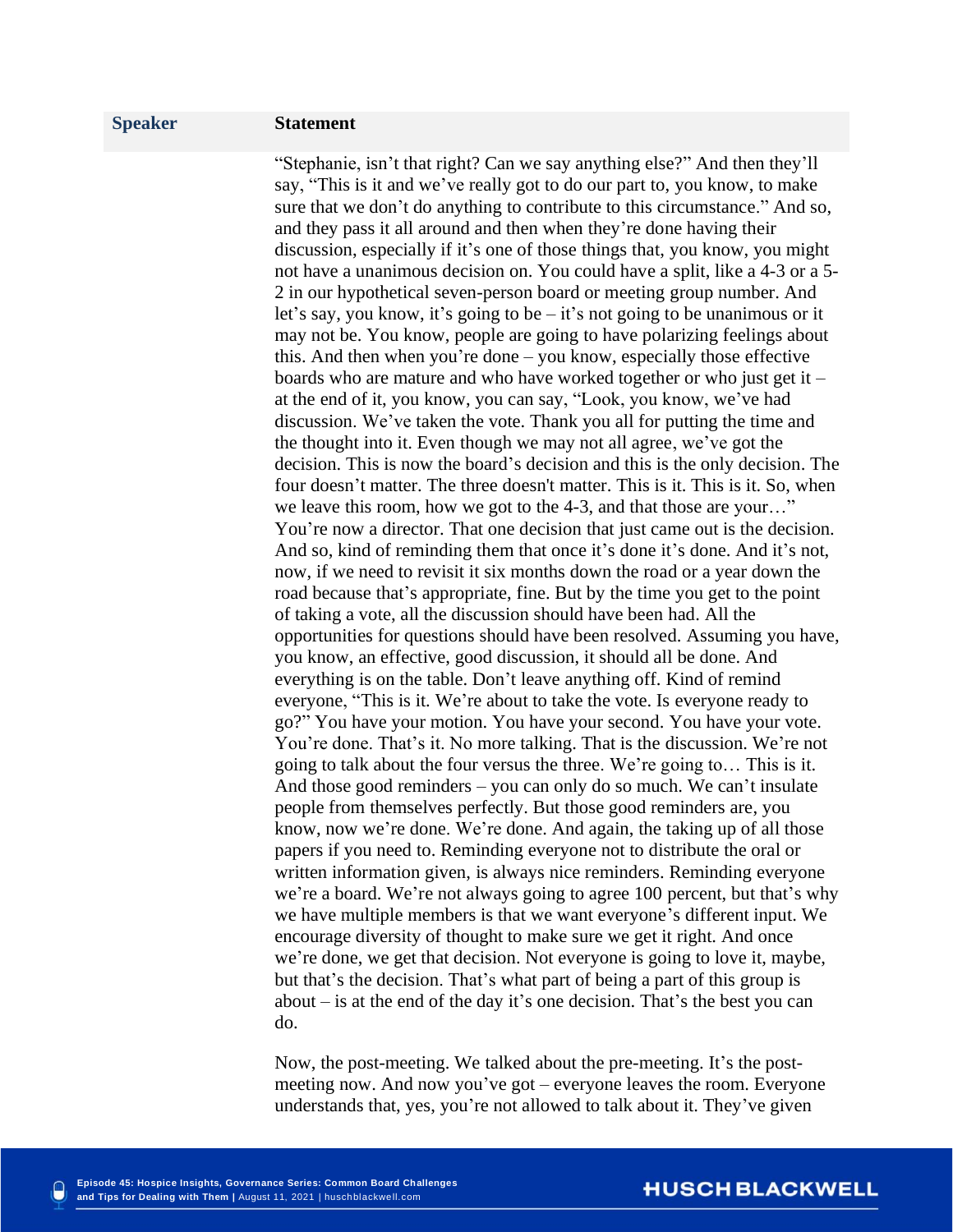their written report. Hope to gosh they didn't retain any part of it and that their notes, by the way, aren't in a discoverable form. And maybe their notes are all turned in or whatever it happens to be. Now they want to go and go, "You know what? I really didn't agree. What just happened?" And now they get themselves in a post-meeting lather. That shouldn't be happening, either. You really need to make sure all of your feelings and thoughts are put on the table during the discussion. And then afterwards you have to be prepared in a mature sense to walk away from it. You have to be prepared to walk away from it.

Now, if the full discussion opportunity wasn't given there or if you had a tainted review – let's say someone didn't recuse themselves when they should have and the process is tainted – that's totally different. I'm talking about a full functioning, effective meeting where everyone had the right opportunities, the decision was made, etc. But what's really scary is when you have those circumstances where you have tainted decisions and you have people who have lingering feelings afterwards. Those are harmful and those are dangerous. And so, you've got to make sure that's why only people who have no conflicts of interest should be making decisions. That way you know that whatever the outcome is it's the true outcome of nonconflicted persons and that that is the right decision that can be made. Right or wrong, that is the decision.

So, the human nature piece of it is hopefully giving people the inputs on the front end to know the importance, giving them the understandings from their fiduciary duties – and not just for fear reasons for fiduciary duties, but why that's important. You know, why everyone's independence is important. You don't have to agree. And it's sometimes best if you don't so there's no blind deference going on, you know? Or it reduces the blind deference. But once everyone's given their contributions, and once everything's done, they need to know that to continue to talk about it, one, is a waste of everyone's time. It can be horribly counterproductive. No. 2, those disclosures of confidential information or sensitive information can invite those threats and harms to others. However well- intentioned or unintended, it can invite harms that now you're going to have to address. It's going to keep going on. And that risk of harm is too great to invite and does invite personal responsibility and liability. Why? Because there's no business judgment reason for it, you know? Business judgment gives us the defense and a presumption of a defense only if we make a vote and act in an informed basis with our fiduciary duties and in the best interest of the company based upon the information provided in a good faith and belief that what we're doing is right. But if we then violate that by failing to maintain confidentiality or discretions, we've now invited a new risk. And now you've put the spotlight directly on you as a director or management member when you've now disclosed it outside the room or taken it in a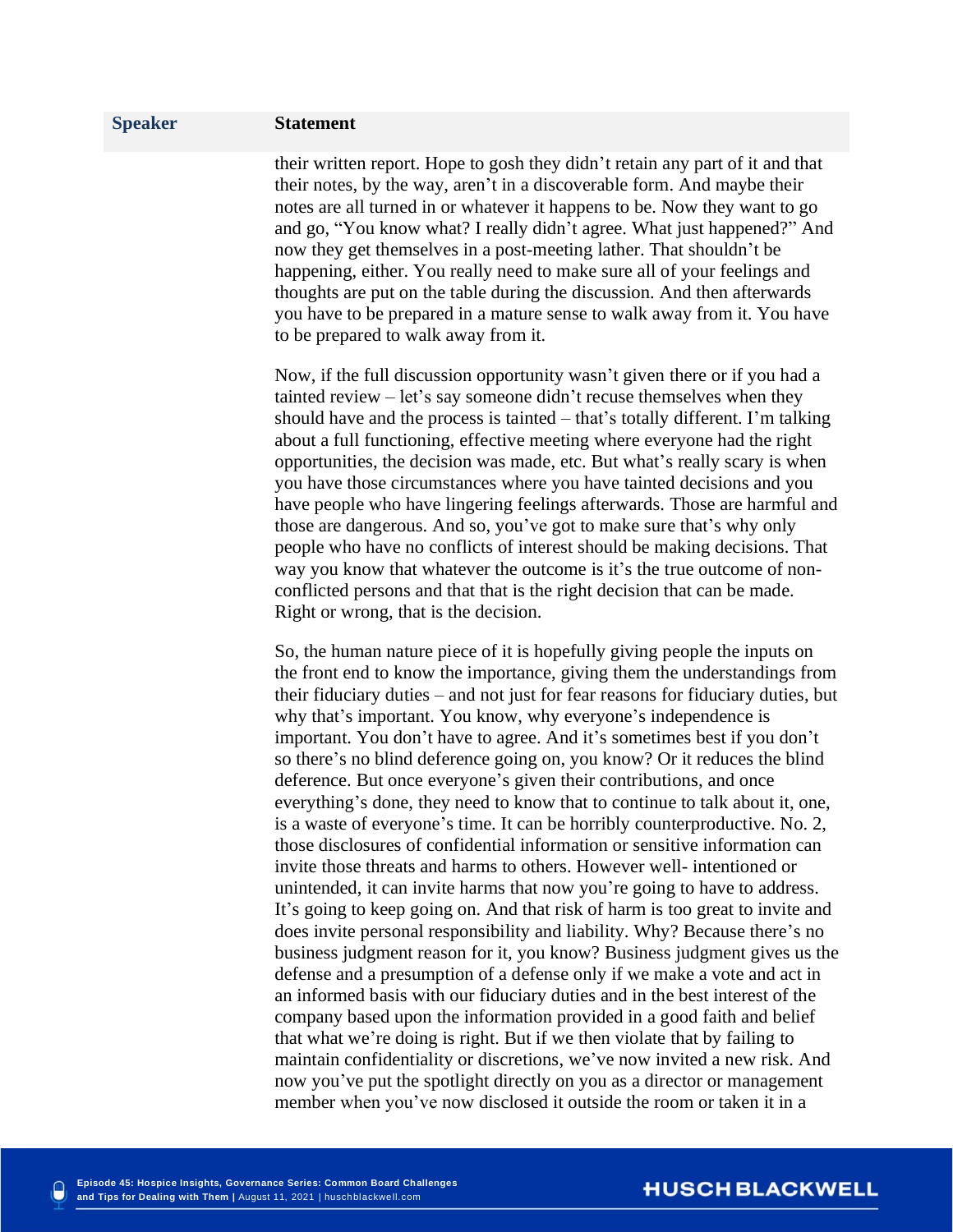| <b>Speaker</b>          | <b>Statement</b>                                                                                                                                                                                                                                                                                                                                                                                                                                                                                                                                                                                                                                                                                                                                                                                                                                                                                                                                                                                                                                                                                                                                                           |
|-------------------------|----------------------------------------------------------------------------------------------------------------------------------------------------------------------------------------------------------------------------------------------------------------------------------------------------------------------------------------------------------------------------------------------------------------------------------------------------------------------------------------------------------------------------------------------------------------------------------------------------------------------------------------------------------------------------------------------------------------------------------------------------------------------------------------------------------------------------------------------------------------------------------------------------------------------------------------------------------------------------------------------------------------------------------------------------------------------------------------------------------------------------------------------------------------------------|
|                         | different direction. And that kind of scrutiny is something everyone should<br>want to avoid.                                                                                                                                                                                                                                                                                                                                                                                                                                                                                                                                                                                                                                                                                                                                                                                                                                                                                                                                                                                                                                                                              |
|                         | You know, it's funny: My kids always tell me, "Mommy, you're a lawyer;<br>you have to be, you know, nosy." I'm like, "No, I don't have to be nosy; I<br>have to be curious." And so, to do my job effectively, I'm going to be<br>curious, and thinking through things is going to help me make good<br>decisions, well-informed decisions, I hope. But being nosy is dangerous.<br>And being nosy, to me, the way I define nosy, is harmful. And we don't<br>want to be nosy. We don't want to Frankly, if you start getting nosy<br>that's where the gossip comes in. You should, frankly, want to avoid<br>gossip at all cost. It's not productive. Good discussion happens in the right<br>setting, and after that it's done. And then, frankly, you should find other<br>things to talk about. So, that's a long way around the barn, Meg, and that's<br>a whole lot of soapbox. But it really is just true. You have to have a desire<br>not to want to gossip, to lather people up. There's no productivity that can<br>be generated. And there are much better non-liability threatening reasons to<br>not have those discussions and better things to talk about. |
| <b>Meg Pekarske</b>     | Yeah, well, and I think that these are not single solvable problems or<br>probably, like, the constant reminders. And I think, you know, an<br>awareness that, what behavior – coming back full circle – are you<br>modeling, right?                                                                                                                                                                                                                                                                                                                                                                                                                                                                                                                                                                                                                                                                                                                                                                                                                                                                                                                                       |
| <b>Stephanie Kaiser</b> | Right. Sure.                                                                                                                                                                                                                                                                                                                                                                                                                                                                                                                                                                                                                                                                                                                                                                                                                                                                                                                                                                                                                                                                                                                                                               |
| <b>Meg Pekarske</b>     | And whether that's a C-suite person or on the board because that's how<br>culture's created.                                                                                                                                                                                                                                                                                                                                                                                                                                                                                                                                                                                                                                                                                                                                                                                                                                                                                                                                                                                                                                                                               |
| <b>Stephanie Kaiser</b> | Correct.                                                                                                                                                                                                                                                                                                                                                                                                                                                                                                                                                                                                                                                                                                                                                                                                                                                                                                                                                                                                                                                                                                                                                                   |
| <b>Meg Pekarske</b>     | And so, if we're trying to create a culture of compliance and engagement<br>and, you know, good business decision making – like, coming back to that.<br>And it's very hard because I think in organizations, you know, a good<br>board member is someone who cares about the mission of the organization.<br>And so, as part of my Innovators Series where I talked to CEOs and other<br>leaders about what they're doing to prepare for the future, one of the things<br>I'm going to be asking in $2021$ to those folks – and I did this with Bill Finn<br>and the conversation that we're going to release in January – was: What are<br>some tips and tricks you use to manage your board? And something that he<br>shared – and that I won't, you know, share all of it – but just connecting<br>your board to the mission of the organization is incredibly important. But<br>as with everything else, being so invested in this that you can't get distance<br>from it, you know, of being a fiduciary, you know, and the care and loyalty<br>and obedience, you need a level of independence and know when you                                                    |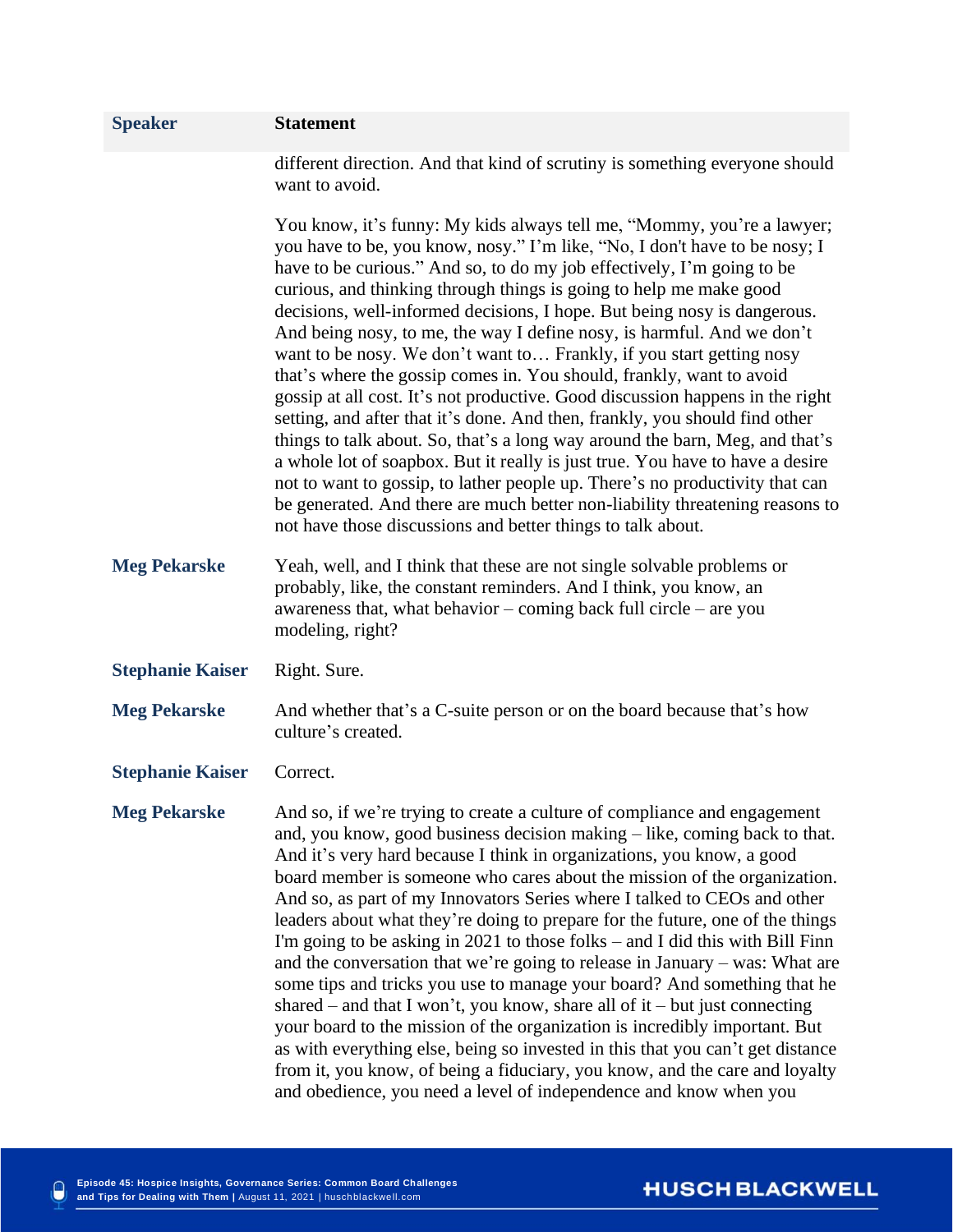| <b>Speaker</b>          | <b>Statement</b>                                                                                                                                                                                                                                                                                                                                                                                                                                                                                                                                                                                                                                                                                                                                                                                                                                                                                                                                                                                                                                                                                                                                                                                                                                                                                                                                                                                                                                                                                                                                                                                                                                                                                                                                                                                                                                                                                                                                                                                                                                                                                                                                                                                                                                                                                                                                                                                                                                                                                                                                                                              |
|-------------------------|-----------------------------------------------------------------------------------------------------------------------------------------------------------------------------------------------------------------------------------------------------------------------------------------------------------------------------------------------------------------------------------------------------------------------------------------------------------------------------------------------------------------------------------------------------------------------------------------------------------------------------------------------------------------------------------------------------------------------------------------------------------------------------------------------------------------------------------------------------------------------------------------------------------------------------------------------------------------------------------------------------------------------------------------------------------------------------------------------------------------------------------------------------------------------------------------------------------------------------------------------------------------------------------------------------------------------------------------------------------------------------------------------------------------------------------------------------------------------------------------------------------------------------------------------------------------------------------------------------------------------------------------------------------------------------------------------------------------------------------------------------------------------------------------------------------------------------------------------------------------------------------------------------------------------------------------------------------------------------------------------------------------------------------------------------------------------------------------------------------------------------------------------------------------------------------------------------------------------------------------------------------------------------------------------------------------------------------------------------------------------------------------------------------------------------------------------------------------------------------------------------------------------------------------------------------------------------------------------|
|                         | really can't be that way anymore. So, I mean, I think as with anything,<br>good attributes can turn bad if they're not, you know, sort of, there's not<br>mindfulness around the blind sides of, you know, your strength. Because<br>obviously having board members that are very invested and want to talk is<br>really important.                                                                                                                                                                                                                                                                                                                                                                                                                                                                                                                                                                                                                                                                                                                                                                                                                                                                                                                                                                                                                                                                                                                                                                                                                                                                                                                                                                                                                                                                                                                                                                                                                                                                                                                                                                                                                                                                                                                                                                                                                                                                                                                                                                                                                                                           |
| <b>Stephanie Kaiser</b> | You know, Meg, something you just said there I think is really important<br>and I want to hear what y'all end up saying in one of your other podcasts.<br>That sounds really awesome. But, you know, one of the things I was kind<br>of inviting in that last comment I made is it's easier to comply. You have<br>fewer gossips. You have fewer post-meeting issues and what have you if<br>people kind of get it and that maturity and that mission connection that you<br>were talking about. But really what I'm talking about is if you have a<br>mature, productive and effective board, if you've done your work and put<br>in your time to develop a very good board where you allow for appropriate<br>communications, where you do all the things that we've been talking about<br>in the last, you know, couple of sessions or even today If you set<br>yourself up where people, you know, aren't afraid to contribute and people<br>are inquisitive, even those new members, and ask all those good questions<br>$-$ even, you know, running the risk of feeling stupid, but asking anyway<br>There is no stupid question, especially when you're new to a board and<br>new to an executive team member. Ask those questions. And especially if<br>you're allowed in a mature, effective, productive way to participate in a<br>meeting, then I definitely believe you have fewer opportunities for any of<br>the risks that we've talked about, you know, from time to time $-$ the<br>gossips, the breaches of confidentiality, whatever – because people will<br>get it. And if they know, if they feel the pride in that company, they are<br>going to want to do what's best for the company if they buy into the<br>mission. But definitely a mature, effective, productive board. If you have<br>those leaks, if you have turnover, if you have people who are just abusive<br>and if they don't contribute well – or if you have those leaders who always<br>put their stuff out there first and that quiets the rest of the meeting $-$ all of<br>those things, frankly, are symptomatic of a non-functioning board or a non-<br>, you know, mature version of itself board or meeting. And then you've got<br>to go break it down and go back and make sure you set it up correctly. But<br>once you have things set up correctly, and people get it and they've got<br>good training, and good people want to do all of those things in support of<br>the mission, I definitely think you're going to get the best out of that group,<br>and those risks go way down. |
| <b>Meg Pekarske</b>     | Yeah, no, this has been such a great, great series, and learning from you<br>has been really helpful. And, hopefully, people will get from this not just<br>the horror stories but really, like: How do you do better or, you know, as                                                                                                                                                                                                                                                                                                                                                                                                                                                                                                                                                                                                                                                                                                                                                                                                                                                                                                                                                                                                                                                                                                                                                                                                                                                                                                                                                                                                                                                                                                                                                                                                                                                                                                                                                                                                                                                                                                                                                                                                                                                                                                                                                                                                                                                                                                                                                        |

you say, swim lanes? And there's something that's practical, I think, that we've talked through. I'm interested as I talk to, you know, leaders in the